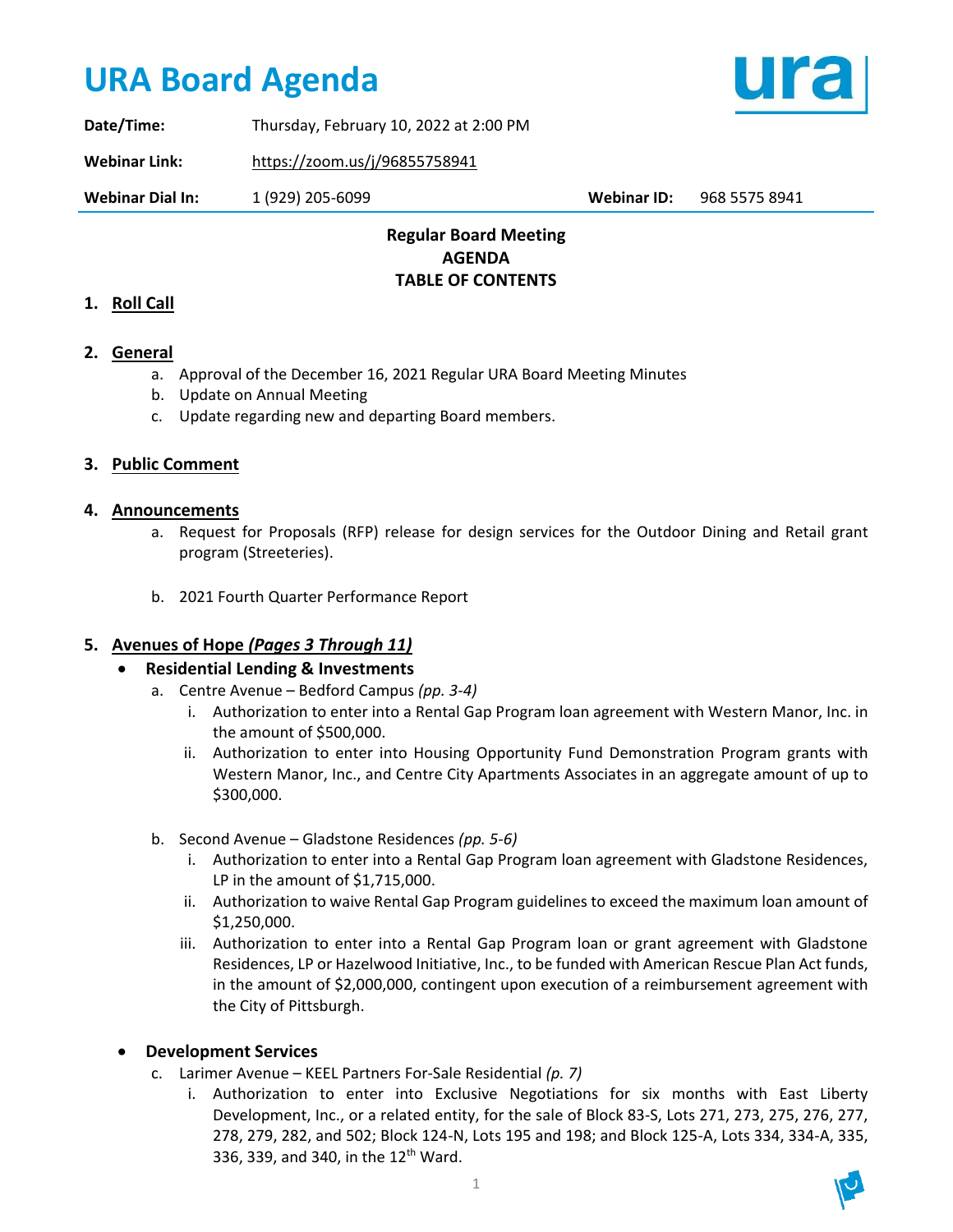- d. Second Avenue 4800 Block City of Bridges Community Land Trust (*pp. 8-9)*
	- i. Proposal and form of contract for the sale of Block 56-F, Lots 326, 326A, 327, 330, 331 in the 15<sup>th</sup> Ward, to City of Bridges Community Land Trust, or a related entity, for \$20,000 plus costs.
- e. Second Avenue − Woods Village *(pp. 10-11)*
	- i. Authorization to extend Exclusive Negotiations with Oak Moss Consulting, LLC for a period of 90 days for the sale of 48 City of Pittsburgh-owned parcels in the 15<sup>th</sup> Ward.

## **6. Development Services** *(Pages 12 Through 13)*

- a. South Side Works Multi-family Project *(pp. 12-13)*
	- i. Final evidence of financing, final drawings, and authorization to execute a deed for the sale of a portion of Block 26-E, Lot 9 in the 16<sup>th</sup> Ward to Pittsburgh SSW Waterfront, LLC, or a related entity, for \$756,160 plus costs.

## **7. Disclosures Agenda** *(Page 14)*

## **8. Appendix: Resolutions** *(Pages 15 Through 17)*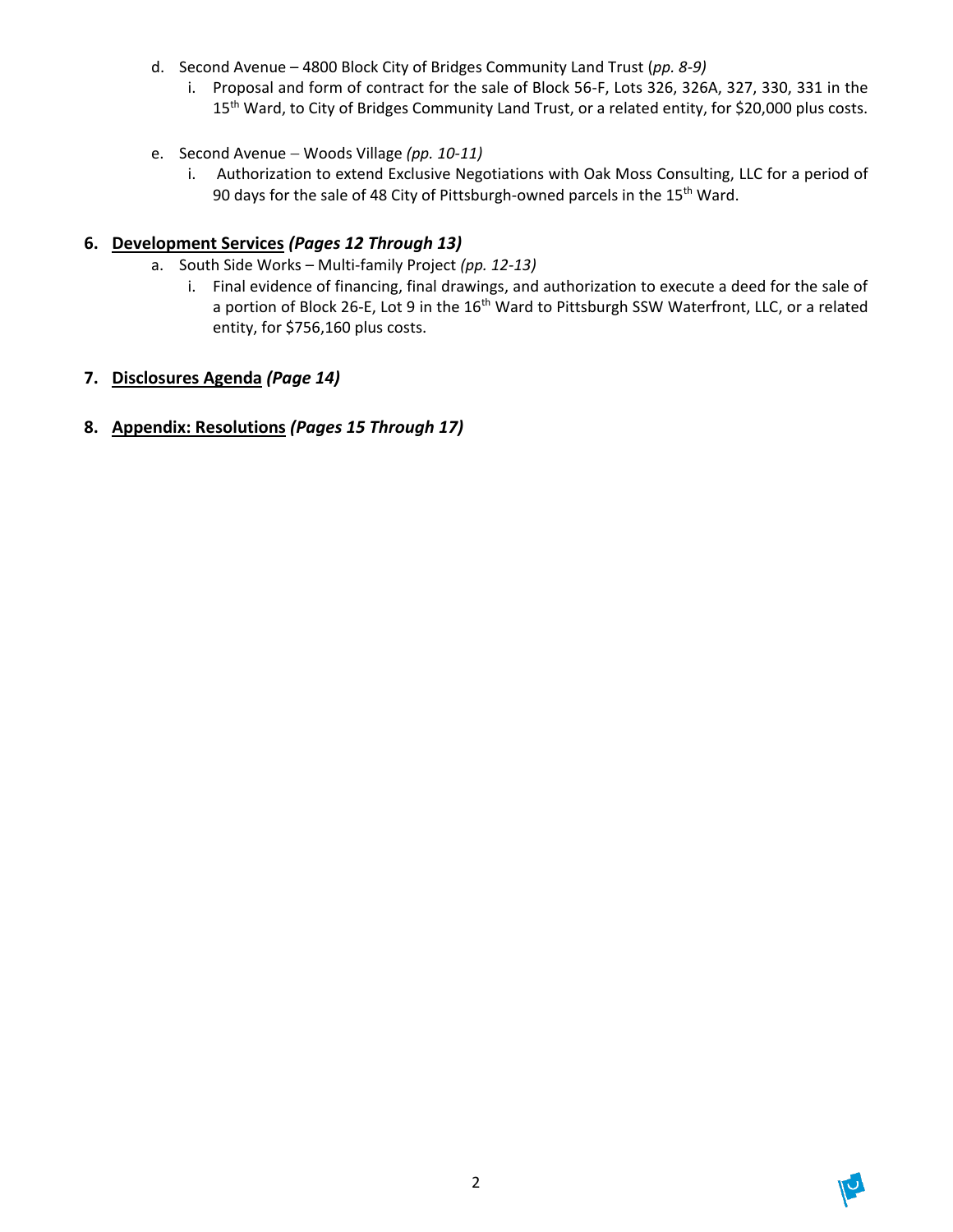**To:** URA Board of Directors

**From:** Shaina Madden, Director of Housing Finance

- **CC:** Greg Flisram, Executive Director Diamonte Walker, Deputy Executive Director
- **Date:** February 10, 2022
- **Re:** Agenda Item 5(a): Avenues of Hope − Residential Lending & Investments

#### **5(a) Bedford Dwellings** − **Bedford Campus**

- i. Authorization to enter into a Rental Gap Program loan agreement with Western Manor, Inc. in the amount of up to \$500,000.
- ii. Authorization to enter into Housing Opportunity Fund Demonstration Program grants with Western Manor, Inc., and Center City Apartments Associates in the aggregate amount of up to \$300,000.

#### **Authorization Details**

| <b>Borrower/Grantee:</b> | Wester Manor, Inc. (Owner of Western Manor)<br>Centre City Apartments Associates (Owner of Milliones Manor)                                                                                                                                                                                                                                                                                                                              |
|--------------------------|------------------------------------------------------------------------------------------------------------------------------------------------------------------------------------------------------------------------------------------------------------------------------------------------------------------------------------------------------------------------------------------------------------------------------------------|
| <b>Contractor:</b>       | Timbers Construction (for repairs at Western Manor)                                                                                                                                                                                                                                                                                                                                                                                      |
| <b>Addresses:</b>        | Western Manor - 2851 Bedford Avenue, Pittsburgh, PA 15219<br>Milliones Manor - 2827 Bedford Avenue, Pittsburgh, PA 15219                                                                                                                                                                                                                                                                                                                 |
| Neighborhood:            | <b>Bedford Dwellings</b>                                                                                                                                                                                                                                                                                                                                                                                                                 |
| <b>Council District:</b> | 6                                                                                                                                                                                                                                                                                                                                                                                                                                        |
| Description:             | Two senior properties in the Bedford Senior Campus have an emergent need for capital<br>repairs as well as operating income in order to stabilize operations. Hill Community<br>Development Corporation (Hill CDC), assisting as a technical service provider, continues<br>to assemble a long-term redevelopment plan in tandem with URA, the US Dept. of<br>Housing & Urban Development (HUD), the Pennsylvania Housing Finance Agency |

(PHFA), residents, and community members.

Western Manor is a 32-unit, HUD-202 financed building serving seniors at or below 30% of Area Median Income (AMI). The building has been in its current use since 1992 and certain building systems are well past their useful life. The property has failed several HUD Real Estate Assessment Center (REAC) Assessments and needs immediate attention to avoid HUD potentially terminating operations at the building and destabilizing the lives of current residents. The Housing Opportunity Fund's (HOF) Rental Gap Program (RGP) loan would directly address issues with the current roof system and resulting water infiltration. Given the emergent nature of this request, this loan's approval is independent of other pending sources so that work may commence in an expeditious manner.

Milliones Manor is a 40-unit, Low-Income Housing Tax Credit (LIHTC) project primarily serving seniors at or below 50% AMI. Similar to Western Manor, Milliones Manor has been in service for over 30 years and aging building systems have put a strain on the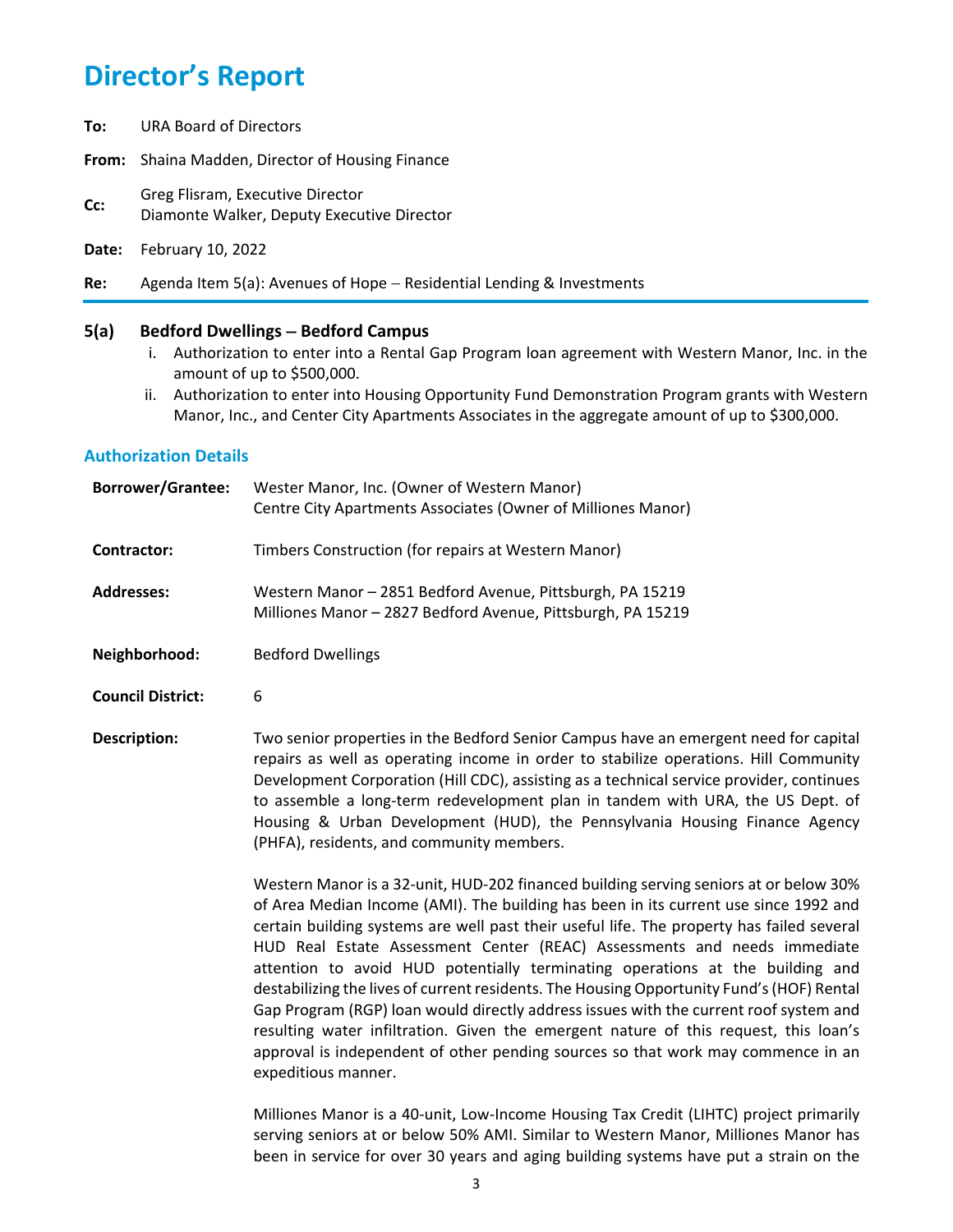|                                           | finances at the property. Funding is needed to stabilize operations. Such an infusion of<br>operational dollars would attract a highly qualified property manager and help satisfy<br>outstanding payables at Western and Milliones Manors.                                                                                                                                                                                             |
|-------------------------------------------|-----------------------------------------------------------------------------------------------------------------------------------------------------------------------------------------------------------------------------------------------------------------------------------------------------------------------------------------------------------------------------------------------------------------------------------------|
|                                           | Operating funds and the capitalization of reserves are not allowable uses under the HOF<br>RGP program. Staff recommends using a Demonstration Program grant from the HOF<br>which is free of such restrictions. This grant will pay outstanding expenses related to fire<br>protection, insurance, landscaping, appliances, municipal fees, utilities, legal services,<br>elevator maintenance, HVAC, and other building upkeep costs. |
| <b>Authority Financing</b><br>for Review: | \$500,000 Rental Gap Program (RGP) loan to Western Manor, Inc. - Funded by HOF<br>$\bullet$<br>2020 RGP funds.                                                                                                                                                                                                                                                                                                                          |
|                                           | \$300,000 Demonstration Program Grant to Western Manor, Inc., and Centre City<br>$\bullet$<br>Apartments Associates (up to \$150,000 per property) to be reimbursed by American<br>Rescue Plan Act funds.                                                                                                                                                                                                                               |
| <b>Collateral:</b>                        | Recorded mortgage at Western Manor and affordability deed restrictions recorded on<br>both Western Manor and Milliones Manor.                                                                                                                                                                                                                                                                                                           |
| Required<br><b>Approvals:</b>             | <b>RGP Loan</b><br>URA Real Estate Loan Review Committee (2/2/22)<br>$\circ$<br>HOF Advisory Board (2/3/22)<br>$\circ$<br><b>Demonstration Grant</b><br>٠<br><b>HOF Board (2/3/22)</b><br>$\circ$                                                                                                                                                                                                                                       |
| <b>Program Sources:</b>                   | HOF 2020 RGP, HOF Demonstration Dollars                                                                                                                                                                                                                                                                                                                                                                                                 |
| <b>MWBE:</b>                              | Narrative approved. Initial project cost calculator approved.                                                                                                                                                                                                                                                                                                                                                                           |
| Commitment<br><b>Expiration:</b>          | June 10, 2022                                                                                                                                                                                                                                                                                                                                                                                                                           |

| <b>Sources of Funds - Western Manor Repairs</b> |           |
|-------------------------------------------------|-----------|
| URA RGP Loan                                    | \$500,000 |
| To-be identified sources                        | \$109,674 |
| <b>Total Project Financing</b>                  | \$609,674 |

| Uses of Funds - Western Manor Repairs |           |
|---------------------------------------|-----------|
| Mold Inspection                       | \$25,000  |
| <b>Hard Costs</b>                     | \$203,600 |
| Contingency                           | \$120,000 |
| Fees                                  | \$30,000  |
| Miscellaneous Development Expenses    | \$231,074 |
| Total Project Uses                    | \$609,674 |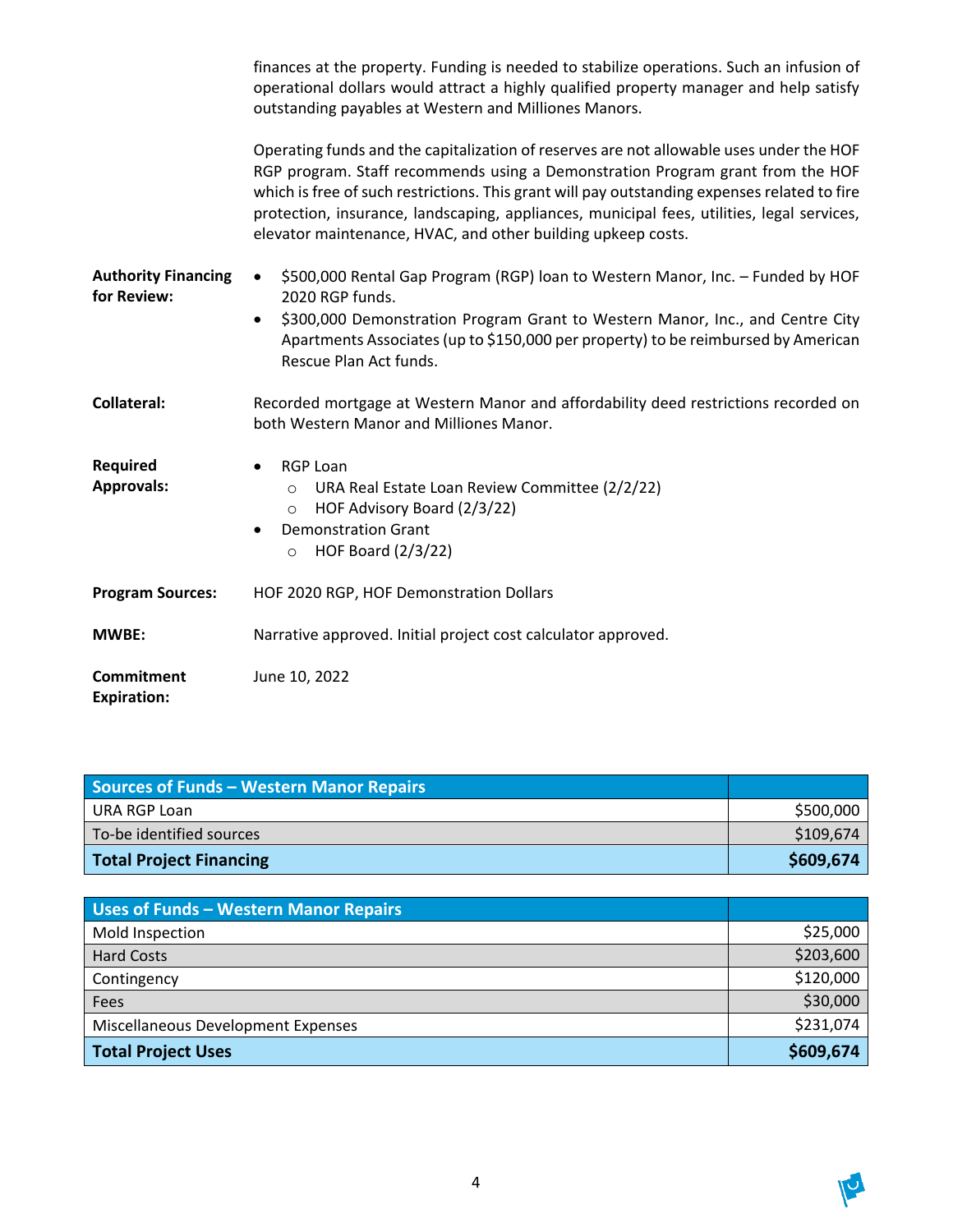**To:** URA Board of Directors

**From:** Shaina Madden, Director of Housing Finance

- **CC:** Greg Flisram, Executive Director Diamonte Walker, Deputy Executive Director
- **Date:** February 10, 2022

**Re:** Agenda Item 5(b): Avenues of Hope − Residential Lending & Investments

### **5(b) Second Avenue** − **Gladstone Residences**

- i. Authorization to enter into a Rental Gap Program loan agreement with Gladstone Residences, LP in the amount of up to \$1,715,000.
- ii. Authorization to waive Rental Gap Program guidelines to exceed the maximum loan amount of \$1,250,000.
- iii. Authorization to enter into a Rental Gap Program loan or grant agreement with Gladstone Residences, LP or Hazelwood Initiative, Inc. to be funded with American Rescue Plan Act funds in the amount of up to \$2,000,000, contingent upon execution of a reimbursement agreement with the City of Pittsburgh.

### **Authorization Details**

| <b>Borrower/Grantee:</b> | Gladstone Residences, LLC (Partnership between Hazelwood Initiative & The<br><b>Community Builders)</b>                                                                                                                                                                                                                                                                                                                                                                                                                                                                                                                                                               |  |
|--------------------------|-----------------------------------------------------------------------------------------------------------------------------------------------------------------------------------------------------------------------------------------------------------------------------------------------------------------------------------------------------------------------------------------------------------------------------------------------------------------------------------------------------------------------------------------------------------------------------------------------------------------------------------------------------------------------|--|
| <b>Contractor:</b>       | <b>Sota Construction Services</b>                                                                                                                                                                                                                                                                                                                                                                                                                                                                                                                                                                                                                                     |  |
| <b>Address:</b>          | 327 Hazelwood Avenue, Pittsburgh, PA 15207                                                                                                                                                                                                                                                                                                                                                                                                                                                                                                                                                                                                                            |  |
| Neighborhood:            | Hazelwood                                                                                                                                                                                                                                                                                                                                                                                                                                                                                                                                                                                                                                                             |  |
| <b>Council District:</b> | 5                                                                                                                                                                                                                                                                                                                                                                                                                                                                                                                                                                                                                                                                     |  |
| <b>Description:</b>      | This 9% Low-Income Housing Tax Credit (LIHTC) project involves the rehabilitation of the<br>former Gladstone School in Hazelwood. Located within walking distance of the Second<br>Avenue "Avenues of Hope" corridor and Hazelwood Green, the Gladstone School was<br>originally constructed in 1914. Subsequent additions have been made to the school,<br>including the construction of the Annex Building in 1926. The Annex Building will most<br>likely serve a future community use, as it is not included in the parcel or scope of the 9%<br>LIHTC development.<br>The rehabilitation of the original 1914 building will result in 51 new units, eight (8) of |  |
|                          | which will be rented at the market rate and 43 (84%) of which will be affordable. This<br>includes:                                                                                                                                                                                                                                                                                                                                                                                                                                                                                                                                                                   |  |

- Six (6) units affordable at or below 20% Area Median Income (AMI);
- One (1) unit affordable at or below 30% AMI;
- 20 units affordable at or below 50% AMI; and
- 16 units affordable at or below 60% AMI.

This unit count includes: four (4) studios; 39 one-bedroom units; and eight (8) twobedroom units. These units are supported by the Housing Authority of the City of Pittsburgh's Project Based Vouchers (PBV) in addition to HOME funding that will keep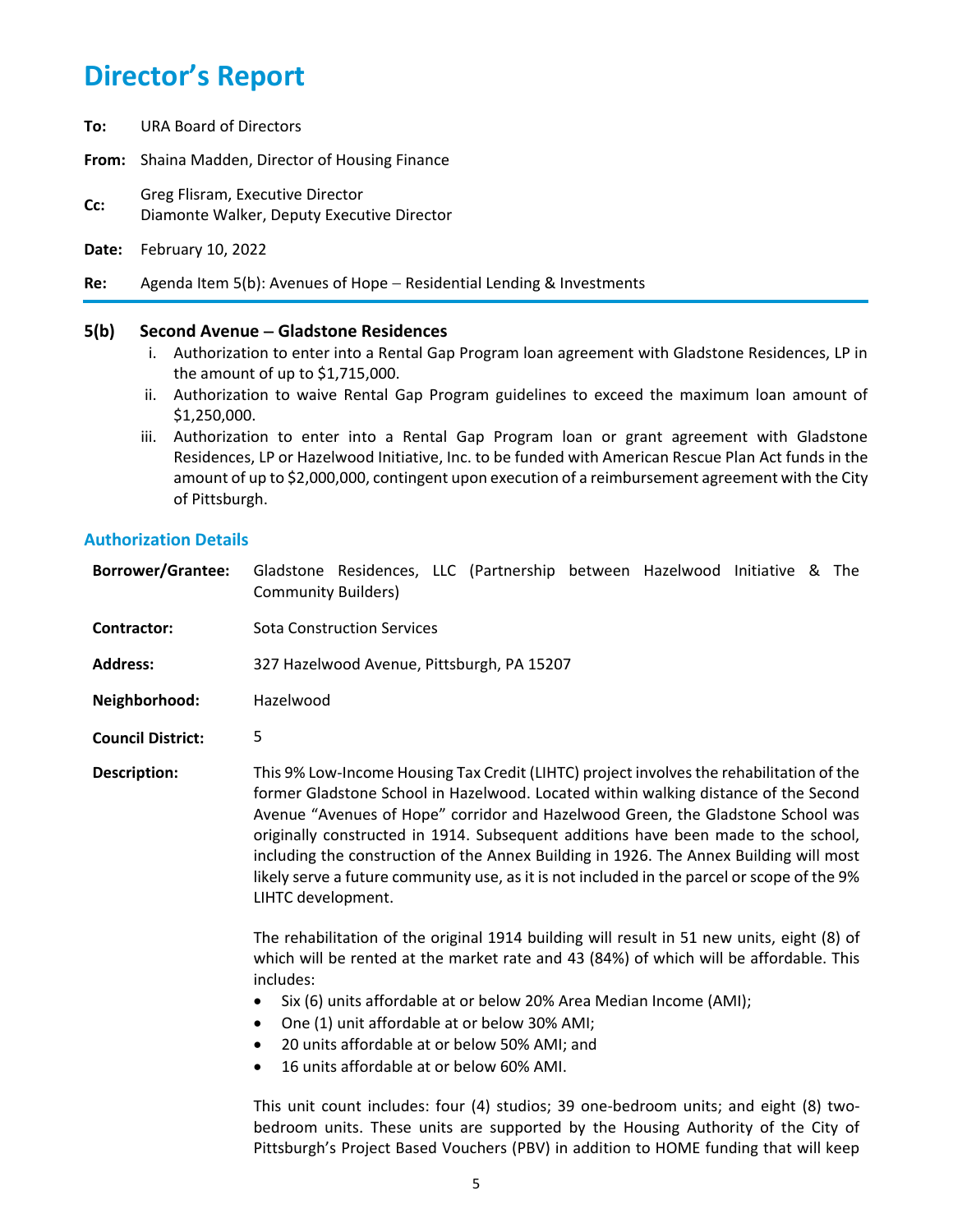units affordable for a minimum of 40 years. Ten of these units will also be fully ADA accessible.

American Rescue Plan Act (ARPA) funding is a crucial to the development's success. Gladstone Residences already received a \$2 million commitment through the City of Pittsburgh while Pennsylvania Housing Finance Agency's(PHFA) Construction Cost Relief Program (CCRP) second mortgage is expected to be funded with ARPA. There are ongoing conversations regarding how these funds may enter the financial structure, but the URA is seeking authorization to enter into an agreement to allow the project to advance and to provide commitments to the borrower and respective lenders.

- **Authority Financing for Review:**  • \$1,715,000 Rental Gap Program (RGP) loan to Gladstone Residences, LLC – Sourced with HOF 2020, HOME 2019, HOME 2020, CDBG 2020, & CDBG 2021
	- \$2,000,000 Rental Gap Program (RGP) loan to Gladstone Residences, LLC or grant to Hazelwood Initiative, or an affiliated entity – Sourced with \$2 million ARPA commitment through the City of Pittsburgh
- **Collateral:** Recorded Open-End Mortgage & Security Agreement and Declaration and Agreement of Restrictive Covenants on the Gladstone Residences property

| <b>Required Approvals: •</b>     | RGP Loan - URA Real Estate Loan Review Committee (2/2/22)<br>RGP Loan - Housing Opportunity Fund Advisory Board (2/3/22)<br>$\bullet$                           |
|----------------------------------|-----------------------------------------------------------------------------------------------------------------------------------------------------------------|
| <b>Program Sources:</b>          | HOF 2020 RGP, HOME 2019, HOME 2020, CDBG 2020, & CDBG 2021                                                                                                      |
| <b>MWBE:</b>                     | MWBE Narratives, MWBE Cost Calculator, & Initial MWBE Plan reviewed and approved<br>by URA Compliance staff. Final MWBE Plan requires approval prior to closing |
| Commitment<br><b>Expiration:</b> | June 10, 2022                                                                                                                                                   |

| <b>Sources of Funds - Gladstone Residences</b>    |              |
|---------------------------------------------------|--------------|
| PHFA PHARE Loan (1 <sup>st</sup> Mortgage)        | \$1,200,000  |
| PHFA CCRP Loan (2 <sup>nd</sup> Mortgage)         | \$2,394,827  |
| HACP Gap Financing Loan (3rd Mortgage)            | \$1,000,000  |
| URA RGP Loan & City of Pittsburgh ARPA Commitment | \$3,715,000  |
| <b>LIHTC Equity</b>                               | \$14,851,799 |
| Developer Equity                                  | \$279,721    |
| Deferred Development Fee                          | \$375,000    |
| <b>Seller Financing</b>                           | \$150,000    |
| <b>Anticipated Energy Rebates</b>                 | \$9,534      |
| <b>Total Project Financing</b>                    | \$23,975,882 |

| <b>Uses of Funds - Gladstone Residences</b>                |              |
|------------------------------------------------------------|--------------|
| Acquisition                                                | \$437,150    |
| <b>Construction Hard Costs</b>                             | \$18,303,603 |
| Fees                                                       | \$1,156,240  |
| Miscellaneous Development Expenses                         | \$475,200    |
| <b>Construction &amp; Permanent Loan Financing Charges</b> | \$476,107    |
| Reserves & Developer Fee                                   | \$2,392,209  |
| <b>Syndication Fees &amp; Expenses</b>                     | \$735,373    |
| <b>Total Project Uses</b>                                  | \$23,975,882 |

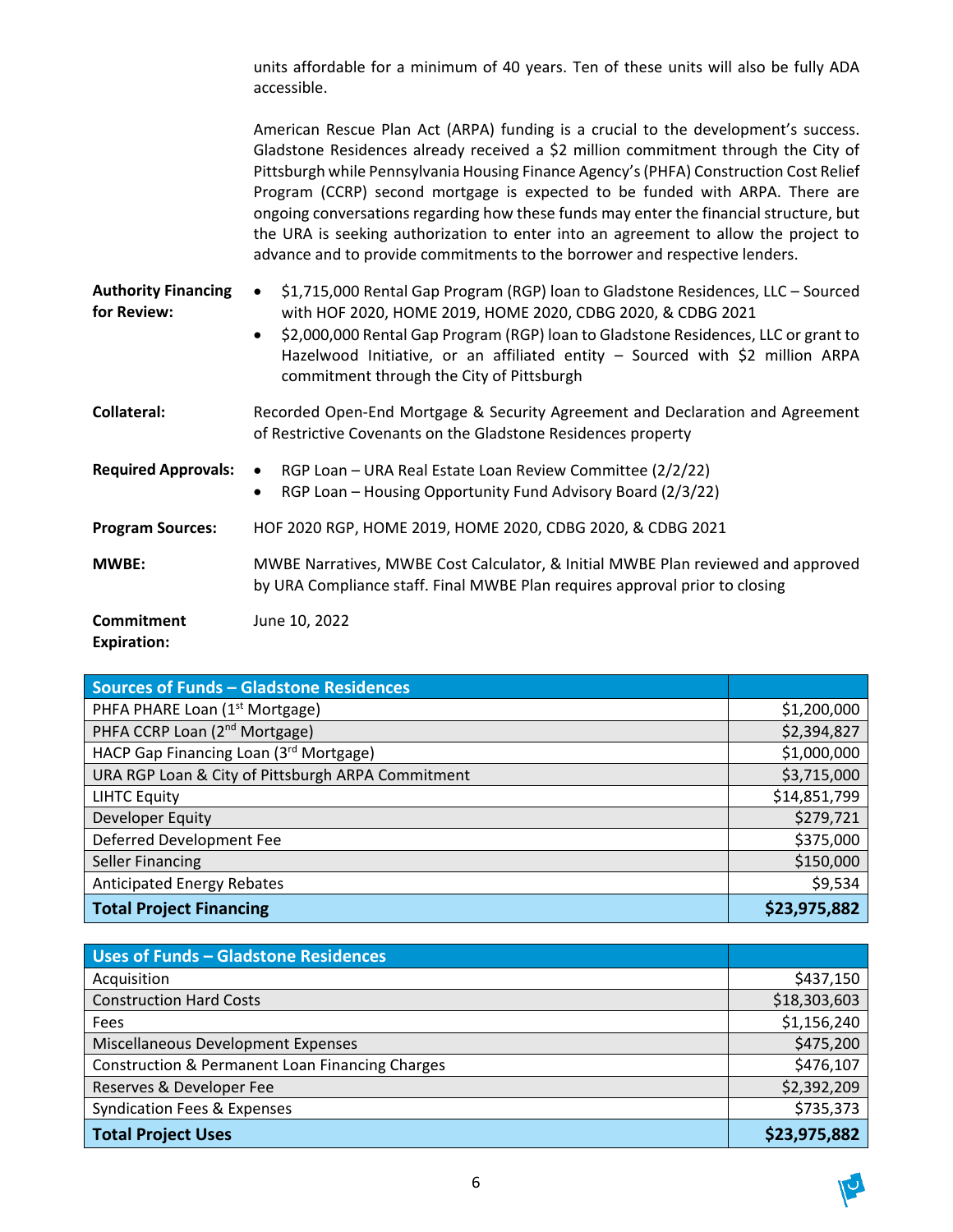- **To:** URA Board of Directors
- **From:** Jennifer Wilhelm, Chief Lending and Solutions Officer
- **CC:** Greg Flisram, Executive Director Diamonte Walker, Deputy Executive Director
- **Date:** February 10, 2022
- **Re:** Agenda Item 5(c): Avenues of Hope − Development Services

#### **5(c) Larimer** − **KEEL Partners For-Sale Residential**

i. Authorization to enter into Exclusive Negotiations for six months with East Liberty Development, Inc., or a related entity for the sale of Block 83-S, Lots 271, 273, 275, 276, 277, 278, 279, 282, and 502; Block 124-N, Lots 195 and 198; and Block 125-A, Lots 334, 334-A, 335, 336, 339, and 340, in the 12<sup>th</sup> Ward.

### **Authorization Details**

Authorization is requested to enter into Exclusive Negotiations with East Liberty Development, Inc. (ELDI) or a related entity for, the sale of the 17 aforementioned vacant parcels totaling approximately 50,963 square feet.

KEEL Partners—a collaborative including Kingsley Association, ELDI, East Liberty Housing Inc. (former owners of East Liberty Garden Apartments), and the Larimer Consensus Group (LCG) — envisions attracting Black professional and working families to Larimer by developing in-fill market-rate and affordable for-sale housing starting at the neighborhood's border along East Liberty Boulevard.

The project will build off of and complement the 334 current or soon-to-be-delivered mixed-income rental units brought to the neighborhood as part of the \$30 million Larimer/East Liberty Choice Neighborhoods Initiative Grant. The collaborative plans to develop 50 or more for-sale houses in multiple phases. Units delivered in early phases will be concentrated along East Liberty Boulevard. Units delivered in later phases will be located to the east and north in the area the August 2020 update of the LCG Larimer Vision Plan identified as the "R1" residential core — an area with a high rate of homeownership that is adjacent to new development.

Plans for the first phase of the for-sale residential development call for a joint venture between ELDI and LCG to develop 16 single family residences, including: 14 attached and detached townhouses along East Liberty Blvd., between the Environment and Energy Community Outreach (EECO) Center and the Kingsley Association; and two (2) detached single-family residences on Carver Street north of Paulson Avenue. The redeveloper has committed to making five (5) of the 16 units (30%) affordable to households at or below 80% AMI.

The preliminary budget for this first phase is \$7.2 million. The redeveloper plans to seek URA assistance in the form of pre-development loans and other financing, which will be presented to the board at a future date.

The Exclusive Negotiations period permits the redeveloper to undertake site due diligence, develop and vet community design approaches, and pursue financing. The project will return to the Board two more times: first for approval of the proposal and disposition contract; and then for approval of final drawings, evidence of financing, and authorization to execute a deed.

Approved MWBE and MWI Narratives are on file.

East Liberty Development, Inc. is a Pennsylvania nonprofit with a mailing address of 211 N. Whitfield Street, Suite 204, Pittsburgh, PA 15206. Maelene Myers is Executive Director.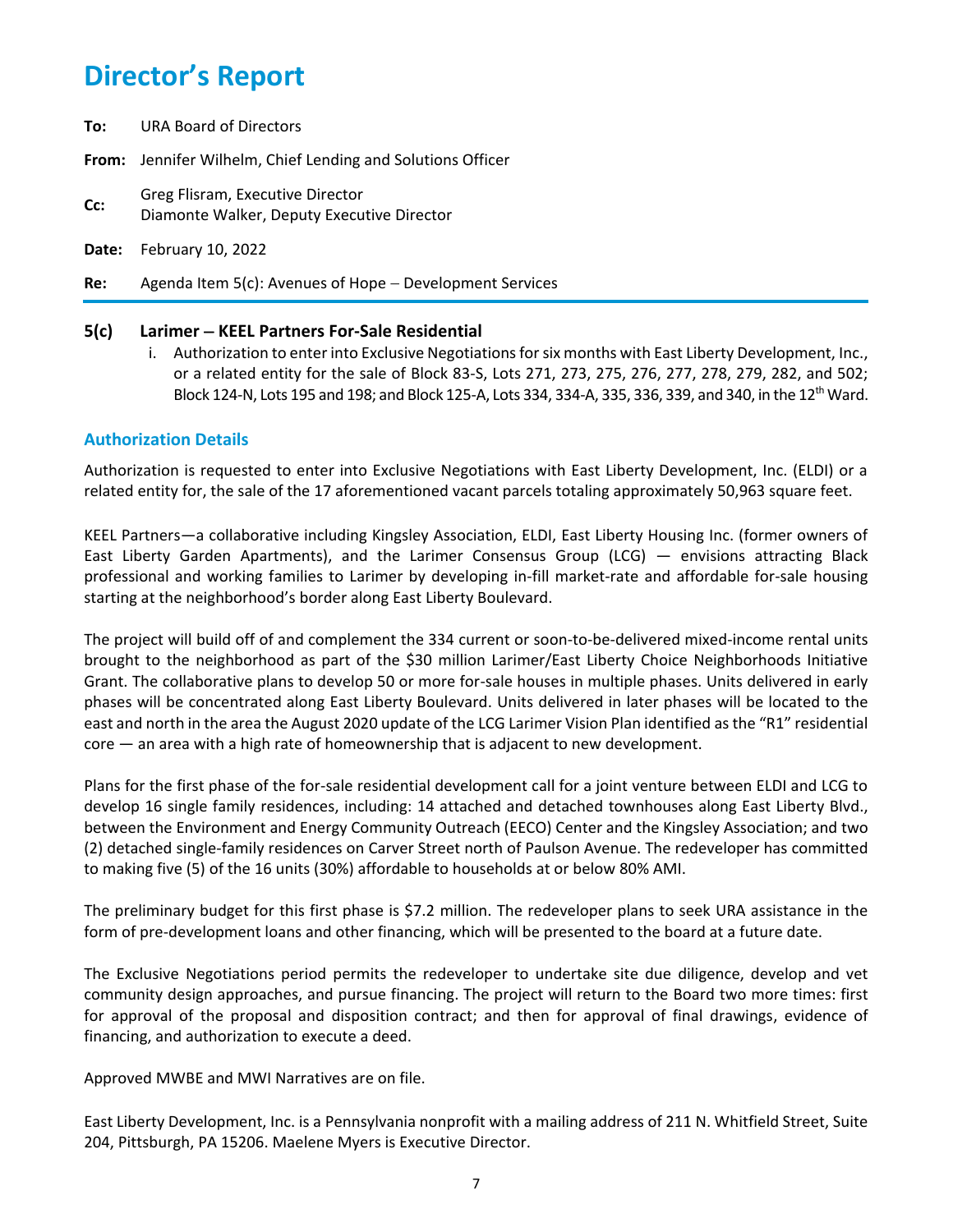**To:** URA Board of Directors

**From:** Jennifer Wilhelm, Chief Lending and Solutions Officer

- **CC:** Greg Flisram, Executive Director Diamonte Walker, Deputy Executive Director
- **Date:** February 10, 2022

**Re:** Agenda Item 5(d): Avenues of Hope − Development Services

### **5(d) Hazelwood** − **4800 Block City of Bridges Community Land Trust**

i. Proposal and form of contract for the sale of Block 56-F, Lots 326, 326A, 327, 330, 331 in the  $15<sup>th</sup>$ Ward to City of Bridges Community Land Trust, or a related entity, for \$20,000 plus costs.

## **Authorization Details**

Authorization is requested to accept the Redevelopment Proposal and enter into a disposition contract with the City of Bridges Community Land Trust (CBCLT), or a related entity for the sale of five (5) publicly owned parcels along Chatsworth and Hazelwood Avenues in Hazelwood for \$20,000 plus cost. The site contains a total area of approximately 9,765 square feet. CBCLT will serve as the developer of four (4) new construction, affordable, forsale homes to be situated within the residential block between Chatsworth Avenue and Osprey Way. The introduction of these homes offers larger households an opportunity to participate financially in the resurgence of the Hazelwood neighborhood while strengthening the existing residential fabric within this gateway block that is presently fragmented by interspersed vacant and underutilized parcels. Further, through a Community Land Trust model, the stewardship of land on which the residences are located will be managed through a community nonprofit.

CBCLT's development includes two phases and will build a total of 12 new permanently affordable for-sale units that will be sold to households between 50% and 80% Area Median Income. Phase One of this project requires authorization to further develop four (4) of the 12 new permanently affordable for-sale units. An option agreement to this effect was signed in September 2021.

The project will be financed through first and second position construction financing equal to the expected sales revenue, philanthropic funds, a 2021 Federal Home Loan Bank of Pittsburgh Affordable Housing Program (AHP) Award, and Housing Opportunity Fund/URA funding.

Total development costs for Phase 1 are estimated to be \$1.78 million.

### **Background**

In July 2019, the URA released a Request for Proposal (RFP) for multiple publicly owned sites along the Second Avenue/Irvine Street corridor in Hazelwood. The RFP's goal was to select a Redeveloper who could complete a high-quality, mixed-use redevelopment project that is reflective of the concepts and principles contained in the Greater Hazelwood Neighborhood Plan (GHNP). Responses were due on October 17, 2019, and the URA received six (6) responses by that deadline. The URA selected a partnership between The Community Builders, Inc., and the CBCLT. The Community Builders Inc. was awarded Exclusive Negotiations at the December 2020 Board meeting and is working to submit a 9% Low Income Housing Tax Credit Application to the Pennsylvania Housing Finance Agency.

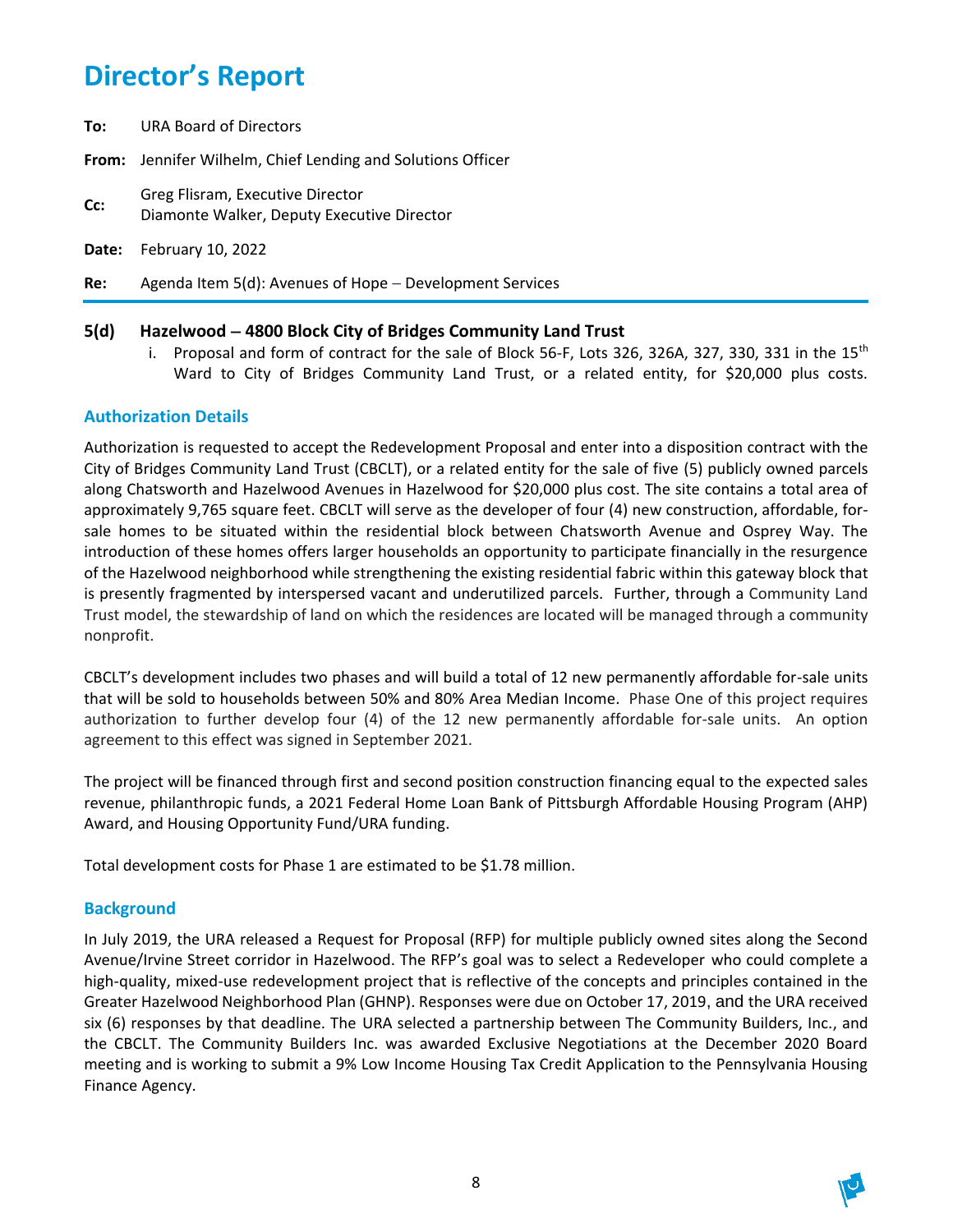The CBCLT project will develop two (2) two-bedroom townhomes, six (6) three-bedroom townhomes, two (2) onebedroom flats, and two (2) three-bedroom quad units. Sale prices will range from \$87,000 to \$135,000. The duplex units respond to the Neighborhood Plan's desire for housing that serves the "Missing Middle" within the community. The total development cost is \$7,186,661. The Hazelwood units have been selected as one of 15 projects nationwide to be a participant in the International Living Future Institute's Affordable Housing Pilot for the Living Building Challenge.

Prior to the sale of the property, the proposed development will again be presented to the URA Board for approval of final drawings and evidence of financing and for authorization to execute the deed. Further, such final approvals will not include authorization to begin construction on infrastructure improvements, unless designs have been thoroughly vetted by URA staff.

The MWBE Program Officer has reviewed and approved MWBE and MWI Narratives for this project.

City of Bridges Community Land Trust is a Pennsylvania nonprofit with a mailing address of 100 43rd Street, Suite 106, Pittsburgh, PA 15201. Ed Nusser is the Executive Director.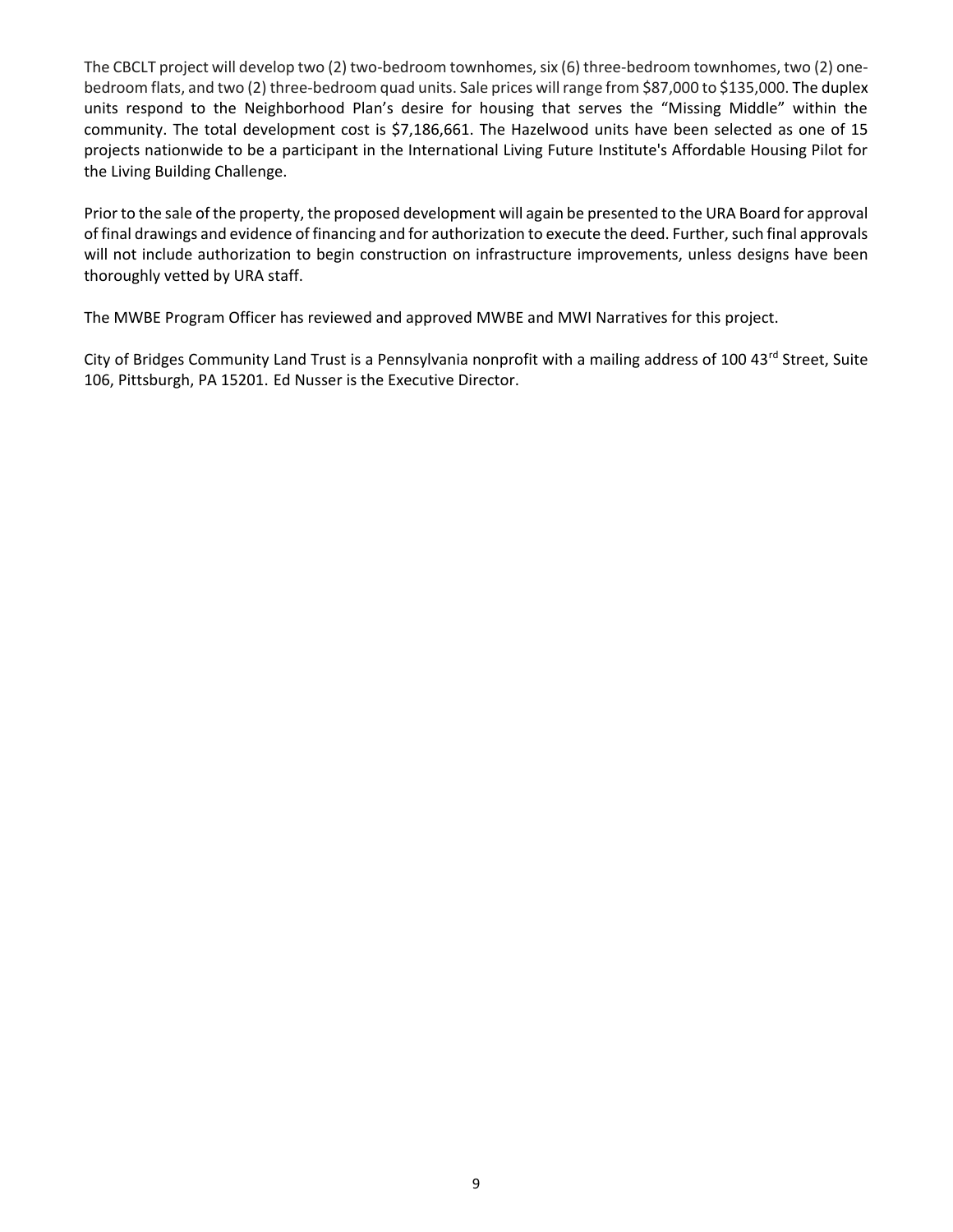**To:** URA Board of Directors

**From:** Jennifer Wilhelm, Chief Lending and Solutions Officer

**Cc:** Greg Flisram, Executive Director Diamonte Walker, Deputy Executive Director

**Date:** February 10, 2022

**Re:** Agenda Item 5(e): Avenues of Hope − Development Services

### **5(e) Hazelwood - Woods Village**

i. Authorization to extend Exclusive Negotiations with Oak Moss Consulting LLC for a period of 90 days for the sale of the following City of Pittsburgh-owned parcels (the "Property") in the 15<sup>th</sup> Ward:

| <b>Block &amp; Lot</b> | <b>Address</b>            | <b>Block &amp; Lot</b> | <b>Address</b>            |
|------------------------|---------------------------|------------------------|---------------------------|
| 55-P-140               | 4666 SYLVAN AVE           | 55-P-159-A             | 4635 CHANCE WAY           |
| 55-P-141               | 4664 SYLVAN AVE           | 55-P-159-B             | <b>4637 CHANCE WAY</b>    |
| 55-P-142               | 4662 SYLVAN AVE           | $55 - P - 16$          | <b>4605 CHATSWORTH ST</b> |
| 55-P-146               | 4656 SYLVAN AVE           | 55-P-162               | 4634 SYLVAN AVE           |
| 55-P-148               | 4654 SYLVAN AVE           | 55-P-162-A             | 4628 SYLVAN AVE           |
| 55-P-149               | 4650 SYLVAN AVE           | 55-P-162-B             | 4630 SYLVAN AVE           |
| 55-P-149-A             | 4648 SYLVAN AVE           | 55-P-163               | 4618 SYLVAN AVE           |
| $55 - P - 15$          | <b>4607 CHATSWORTH ST</b> | 55-P-166               | 4614 SYLVAN AVE           |
| 55-P-150               | 4646 SYLVAN AVE           | 55-P-166               | 4614 SYLVAN AVE           |
| 55-P-151               | 4644 SYLVAN AVE           | 55-P-167               | 4612 SYLVAN AVE           |
| 55-P-151-A             | 4642 SYLVAN AVE           | 55-P-168               | 4610 SYLVAN AVE           |
| 55-P-152               | 4641 CHANCE WAY           | 55-P-45                | 4612 MONONGAHELA ST       |
| 55-P-152-A             | 4643 CHANCE WAY           | 55-P-57                | 4658 MONONGAHELA ST       |
| $55-P-152-B$           | <b>4645 CHANCE WAY</b>    | $55 - P - 58$          | 4656 MONONGAHELA ST       |
| 55-P-152-C             | 4639 CHANCE WAY           | 55-P-60                | 4648 MONONGAHELA ST       |
| 55-P-152-D             | 4649 CHANCE WAY           | $55 - P - 62$          | <b>MONONGAHELA ST</b>     |
| 55-P-152-E             | 4647 CHANCE WAY           | $55 - P - 64$          | 4636 MONONGAHELA ST       |
| 55-P-154               | 4640 SYLVAN AVE           | 55-P-67                | 4626 MONONGAHELA ST       |
| 55-P-154-A             | 4638 SYLVAN AVE           | $55 - P - 68$          | 4613 MONONGAHELA ST       |
| 55-P-154-B             | 4636 SYLVAN AVE           | 55-P-69                | 4611 MONONGAHELA ST       |
| 55-P-154-D             | 4632 SYLVAN AVE           | 55-P-70                | 4609 MONONGAHELA ST       |
| 55-P-157               | 4629 CHANCE WAY           | 55-P-71                | 4607 MONONGAHELA ST       |
| 55-P-158               | 4631 CHANCE WAY           | 56-B-37                | <b>BERWICK ST</b>         |
| 55-P-159               | 4633 CHANCE WAY           | $56 - B - 41$          | 375 BERWICK ST            |

## **Authorization Details**

At the September 2021 Regular Board meeting, the URA authorized Exclusive Negotiations with Oak Moss Consulting, LLC ("Oak Moss") for the sale of 48 publicly owned parcels. These parcels are to be developed by Oak Moss into a mixed-use residential community of 62 duplexes surrounding the Woods House in between Tullymet and Serwick Streets. Due to the delay of professional services caused in part by the COVID-19 pandemic, key predevelopment tasks – obtaining storm drainage studies, geotechnical studies, and an ecological assessment or

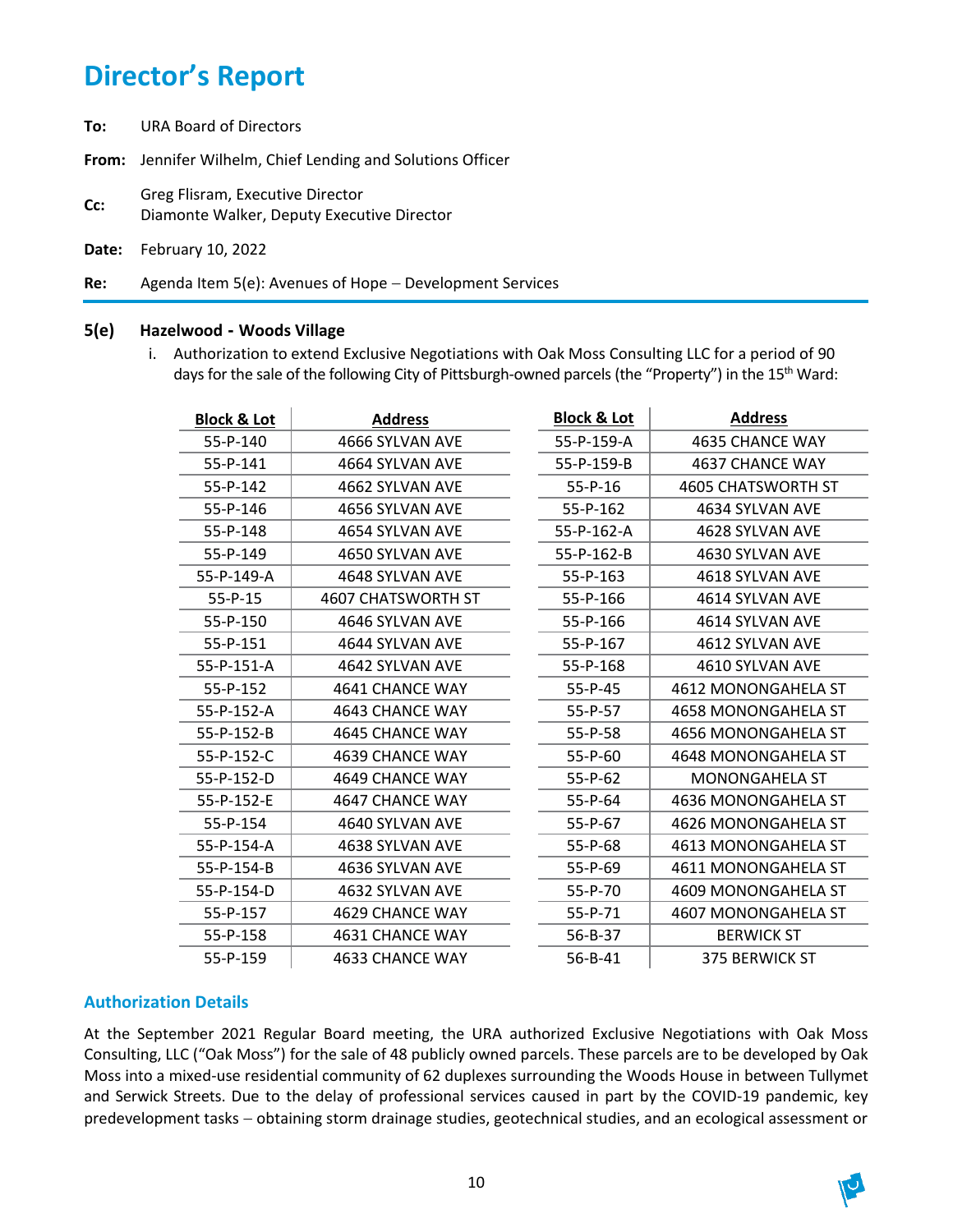tree survey − have taken more time than expected and have lengthening Oak Moss's project timeline. As such, authorization is now requested to extend the Oak Moss Exclusive Negotiations period until June 2022.

## **Background**

The 62-unit mixed-use development will be comprised primarily of market-rate and affordable housing over 56,000 square feet, including:

- Eight (8) studio units;
- Four (4) one-bedroom units
- 45 two-bedroom units;
- Five (5) three-bedroom units;
- Attached garages for 50 of the 65 units, and;
- Eight (8) 500-square foot commercial studios available for lease by entrepreneurs and small businesses.

Plans call for making at least six (6) units affordable to households at or below 80% AMI. URA staff recommend the Redeveloper work with the URA housing and lending team during the Exclusive Negotiation period to increase project affordability and ensure rents align with the Pennsylvania Housing Finance Authority's limits.

The project has generated substantial community interest, including both positive and negative feedback. While some residents and organizations favor the density, others would prefer to maintain the parcels as unofficial greenway to later develop into walking or biking paths. In addition, several environmental concerns have been raised that require thorough vetting prior to the project moving forward. In the next phase of development, Oak Moss will prepare a geotechnical, stormwater, soil erosion and sedimentation plan to address the hilltop topography and mitigate potential land slide and flooding issues.

Oak Moss will also be required to submit a zoning plan that outlines the benchmarks the project must hit to secure proper zoning. Specifically, Oak Moss will need to have the parcels rezoned or apply for a zoning variance as most of the parcels are now zoned as "Hillside," which is typically reserved for low density development. The project must also be developed in accordance with the Greater Hazelwood Neighborhood Plan. The project furthers the Greater Hazelwood Neighborhood Plan by developing vacant parcels into a productive use and offering a workforce program that will train and employ neighborhood residents.

The property is currently owned by the City of Pittsburgh. The URA will acquire the property from the City and move the Redeveloper through the URA's standard Disposition Process. The project will return to the URA Board before the URA formally accepts the proposal and executes a disposition contract with the Redeveloper.

A preliminary MWBE Narrative for this project has been reviewed and approved by the MWBE Officer. The Redeveloper plans to leverage an apprenticeship program to identify trades and help fill positions to meet the City's 12 percent minority workforce inclusion goal.

Oak Moss Consulting, LLC is a limited liability company with a mailing address of 322 North Shore Dr, Pittsburgh, PA 15212. Krish Pandya is the Managing Member.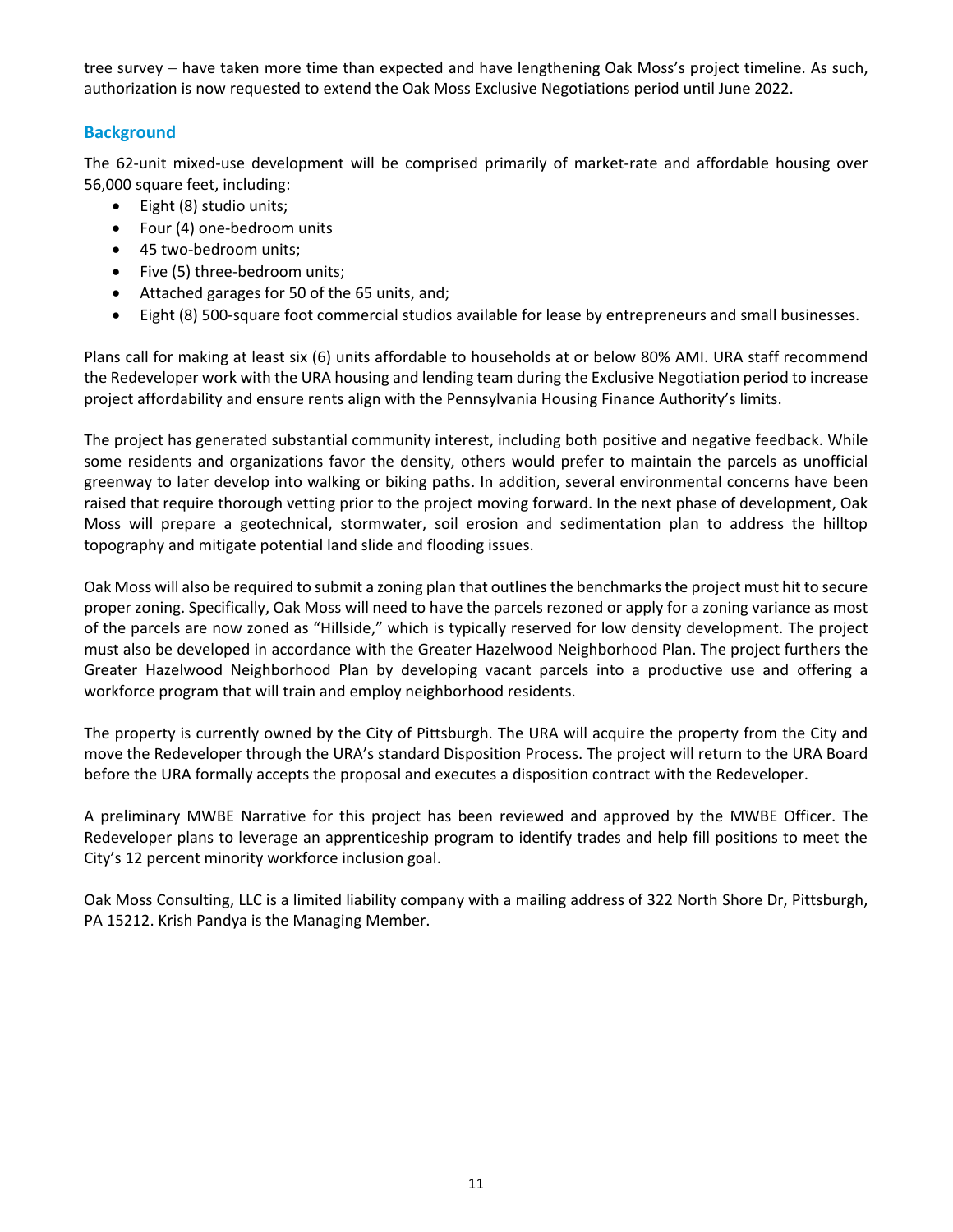- **To:** URA Board of Directors
- **From:** Jennifer Wilhelm, Chief Lending and Solutions Officer
- **Cc:** Greg Flisram, Executive Director Diamonte Walker, Deputy Executive Director
- **Date:** February 10, 2022
- **Re:** Agenda Item 6(a): Development Services

## **6(a) South Side Works** − **Multifamily Project**

i. Final evidence of financing, final drawings, and authorization to execute a deed for the sale of a portion of Block 26-E, Lot 9, in the 16<sup>th</sup> Ward to Pittsburgh SSW Waterfront, LLC or a related entity for \$425,000 per acre plus costs.

## **Authorization Details**

Authorization is requested to accept final drawings, final evidence of financing, and to execute a deed with Pittsburgh SSW Waterfront, LLC, or a related entity for the sale of a portion of Block 26-E, Lot 9, commonly referred to as Parcel B3b. The site is estimated to total 1.7792 acres or \$756,160 plus costs. Pittsburgh SSW Waterfront, LLC is an affiliate entity of SomeraRoad Inc. (hereinafter referred to as "SomeraRoad").

SomeraRoad proposes constructing a seven-story, 246-unit residential building along the Southside Works riverfront in the South Side Flats neighborhood. The complex will be privately financed and include:

- 49 studio units, 170 one-bedroom units, and 27 two-bedroom market-rate units
- Parking for 180 vehicles
- Over 30,000 square feet of indoor and outdoor residential amenity space
- Upgrades to the S. Water Street scape and linkages to the South Shore Riverfront Park and Heritage Trail

The development will advance the URA's mission by accomplishing several public goals. SomeraRoad will accomplish the following in its redevelopment of the Southside Works site:

- Leverage more than \$26 million in private investment to revitalize a former brownfield steel mill site, which will require major geotechnical and remediation work. The land currently sits vacant and represents an environmental liability to the URA.
- Generate significant City tax revenue (approximately \$922,500/year or \$9.225 million over 10 years).
- Deliver 17 affordable units to the area at the neighboring property, The Flats. These units will become low-income housing upon tenant turnover. SomeraRoad will have 24 months to deliver the affordable units and is obligated to provide the URA with updates on the turnover progress.
- Increase higher MWBE participation goals by 7% for minority-owned businesses or 25% total; and 3% for women-owned businesses, or 10% total.
- Invest \$4.7 million in public infrastructure and improvements, including, but not limited to, public art, streetlights, an ice-skating rink, a playground, and a town square community event space.
- Contribute \$1.5 million towards annual maintenance over a 10-year period, keeping South Shore Riverfront Park, Tunnel Park, and surrounding greenspace in clean condition.
- Reserve 5,000 square feet of below market-rate retail space for locally owned businesses (\$15 NNN per square foot—market rate is \$30 NNN per square foot). This space will be available to SomeraRoad's existing tenants and must survive any sale or assignment to another entity.

The total development cost is estimated to be \$75.3 million.

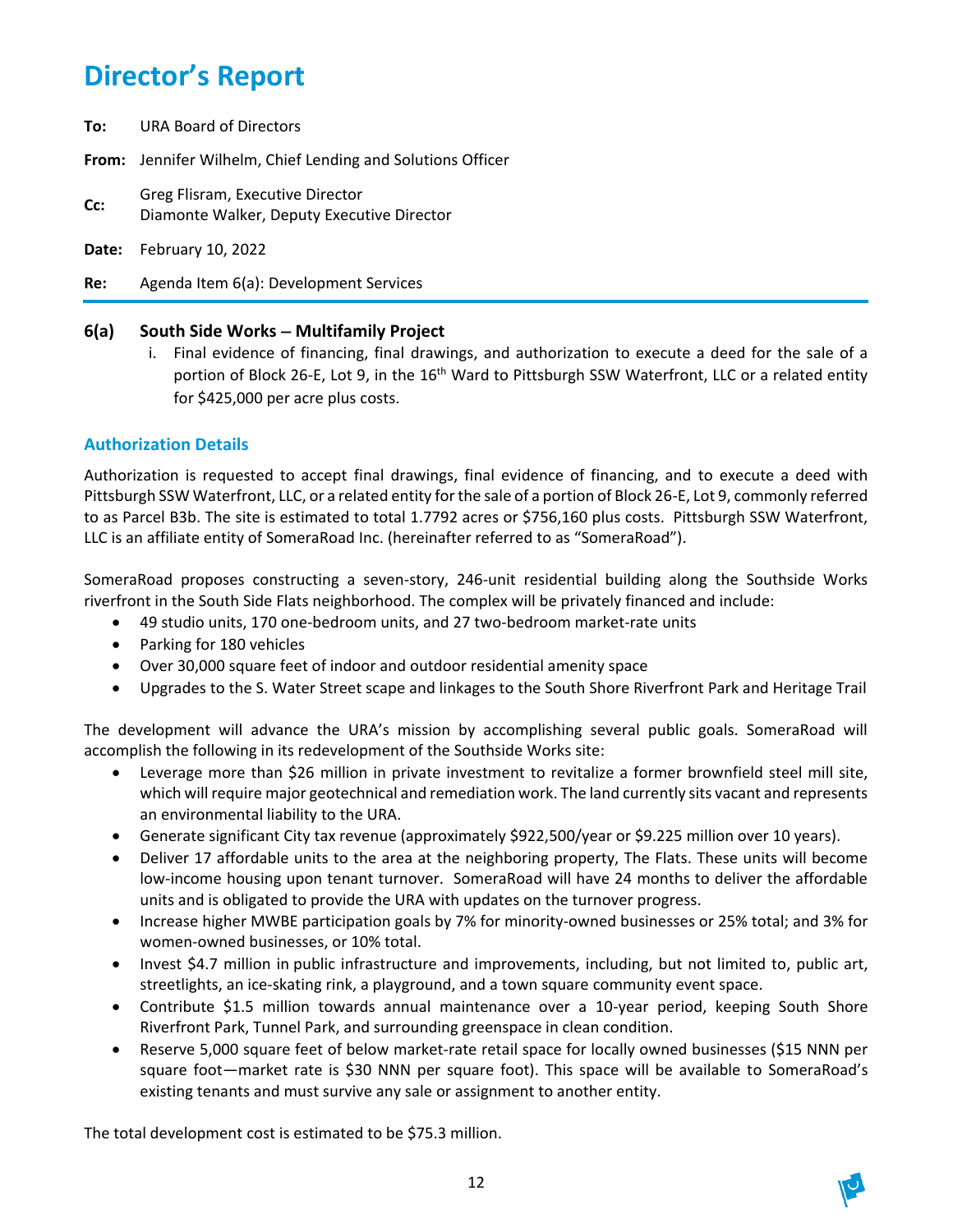## **Background**

In July 2020, the URA executed a Development Agreement with SomeraRoad, assigning development rights to several SouthSide Works parcels including B3b and D3a.

Due to the global pandemic, labor shortages, rising materials costs, and unforeseen geotechnical condition which have increased the overall project budget, URA staff recommend making the following changes to the Development Agreement:

- Convert the B3b annual lease price of \$27,072/acre into a fee simple purchase price of \$425,000/acre and extend the term through May 31, 2022.
- Extend the D3a development rights through April 12, 2026.
- Reduce the D3a annual lease price of \$78,209/acre to \$37,564/acre and hold the term through April 12, 2024, after which the lease price will increase to \$93,913 until the development rights expire.

The above changes will increase the viability of the project and help the URA further its agency-wide goals, including creating more affordable housing. SomeraRoad has provided final evidence of funding and it has been approved by the Funding Feasibility Review Team.

SomeraRoad, the URA, and Max Marina have executed a settlement agreement to clarify SomeraRoad's boundary line and resolve the Marina's concerns regarding their agreement with the previous developer. The URA agrees to provide Max Marina a total sum of \$35,000 in rent discounts, amortized equally over three consecutive years. SomeraRoad agrees to pay Max Marina a total sum of \$20,000 in a one-time cash payment within 30 days of financial closing on the Somera Project. Simultaneously with the execution of the agreement, Max Marina will execute an amendment to the Lease to redefine the parcel boundary.

The MWBE Program Officer has reviewed updates to the MWBE Plan for this project and agrees that said updates are sufficient to move forward. The final MWBE plan must be approved by URA staff prior to construction.

Such final approvals will not include authorization to begin construction on infrastructure improvements unless final drawings and the final MWBE plan have been thoroughly vetted by URA staff.

Pittsburgh SSW Waterfront, LLC is a limited liability company with a mailing address of 130 West 42nd Street Floor 22, New York, New York 10036. Ian Ross is principal/founder of both Pittsburgh SSW Waterfront, LLC and SomeraRoad Inc.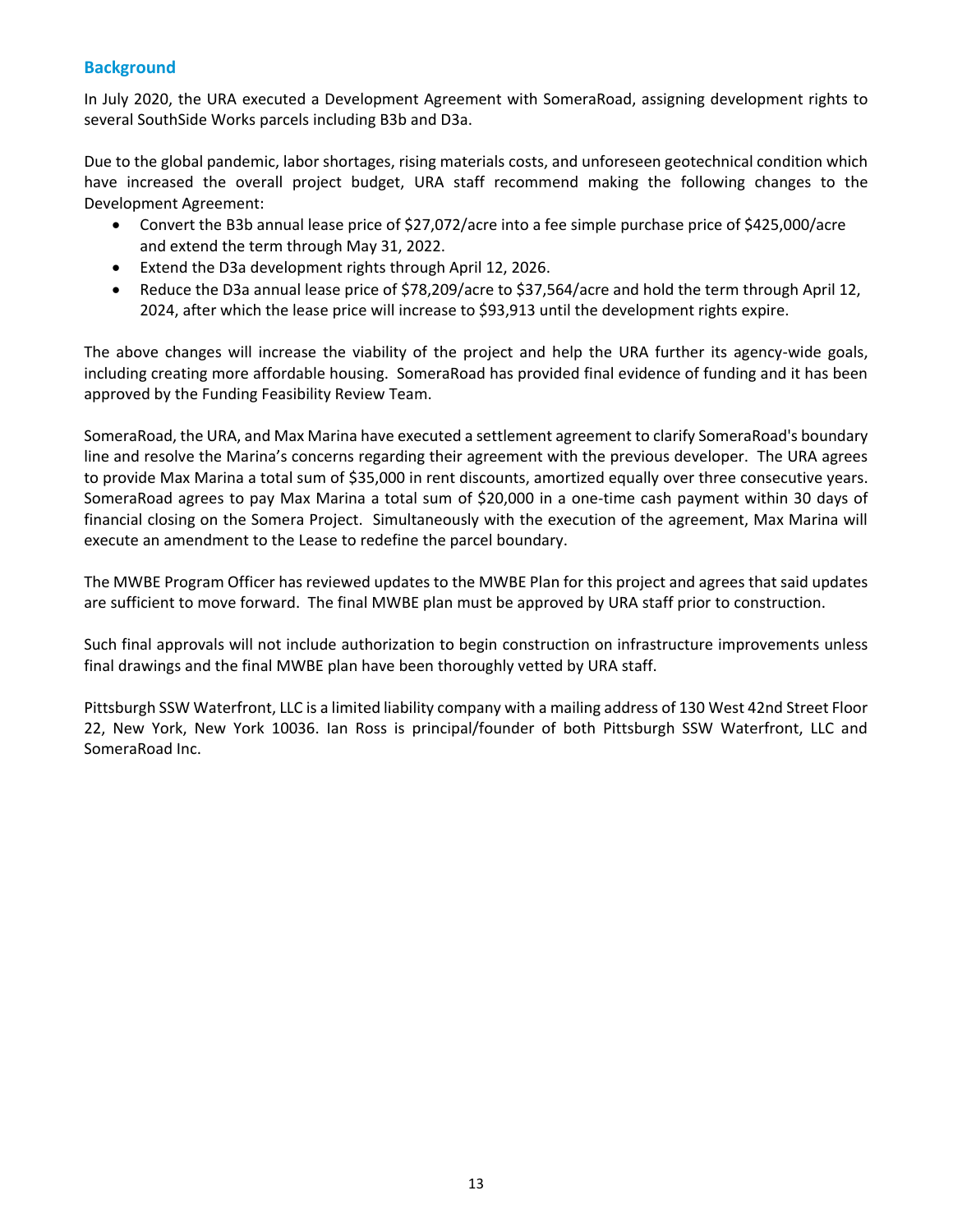## **Regular Board Meeting February 10, 2022 DISCLOSURE AGENDA**

## **1. Agreements/Amendments**

- a. Guidelines update for Avenues of Hope Line of Credit program
- b. Guidelines update for Minority Business Recovery and Growth Loan program
- c. HAP Program Administrator Contract Extension The Hilltop Alliance
- d. HAP Program Administrator Contract Extension Habitat for Humanity of Greater Pittsburgh
- e. Amendment of Resolution No. 410 (2019), which approved the acquisition of 18 publicly owned parcels in the 18<sup>th</sup> Ward in Allentown for Hilltop Alliance and Gatesburg Development's scattered site Low Income Housing Tax Credit development, to add Strategic Site Acquisition to the funding sources.
- f. Authorization to enter into an Option Agreement with Max Marina, INC d/b/a Southside Marina for the purchase of Parcel B3B2, in the 16<sup>th</sup> Ward, for a purchase price to be determined by appraisal at the time of the exercise of the Option, with the term of the Option coinciding with the Initial Lease Term between the URA and Max Marina.

## **2. Acquisition and Dispositions**

- a. Homewood Hale Street Playground
	- i. Authorization to enter into Exclusive Negotiations with Rhonda Sears or a related entity for a period of six months for the sale of Block 175-C, Lot 308 (0 Hale Street), in the 13<sup>th</sup> Ward.
- b. St. Clair Hilltop Urban Farm
	- i. Authorization to acquire Tracts A, B, and D of the former St. Clair Village property, comprising to-besubdivided portions of Block 32-G, Lot 1, in the 16<sup>th</sup> Ward and totaling 75.54 acres, from the Housing Authority of the City of Pittsburgh for \$1.36 million using a Loan from PDF funds and contingent on the ability to secure reimbursement for the purchase price from Allegheny Land Trust.
	- ii. Authorization to enter into an option agreement with Allegheny Land Trust for the sale of Tracts A, B, and D of the former St. Clair Village property, comprising to-be-subdivided portions of Block 32- G, Lot 1, in the 16<sup>th</sup> Ward and totaling 75.54 acres, for \$1.36 million. Such option to be exercised by submission of a complete Redevelopment Proposal Package acceptable to URA staff and approved by the URA board, and contingent upon successful acquisition of the property by the URA.
- c. Conveyance of Block 2-K, Lot 5, in the  $1<sup>st</sup>$  Ward (Gumberg Library, 915 Locust Street) to Duquesne University of the Holy Spirit for \$92,300 pursuant to the option contained in a ground lease executed in 1966 and modified and assigned in 1976.
- d. Extension of exclusive negotiations with Module Design, Inc., or a related entity for the sale of Block 50- G, Lots 60, 62, 63, 65, 66, 68, 69, 70, and 72, in the 10th Ward, for a period of six months.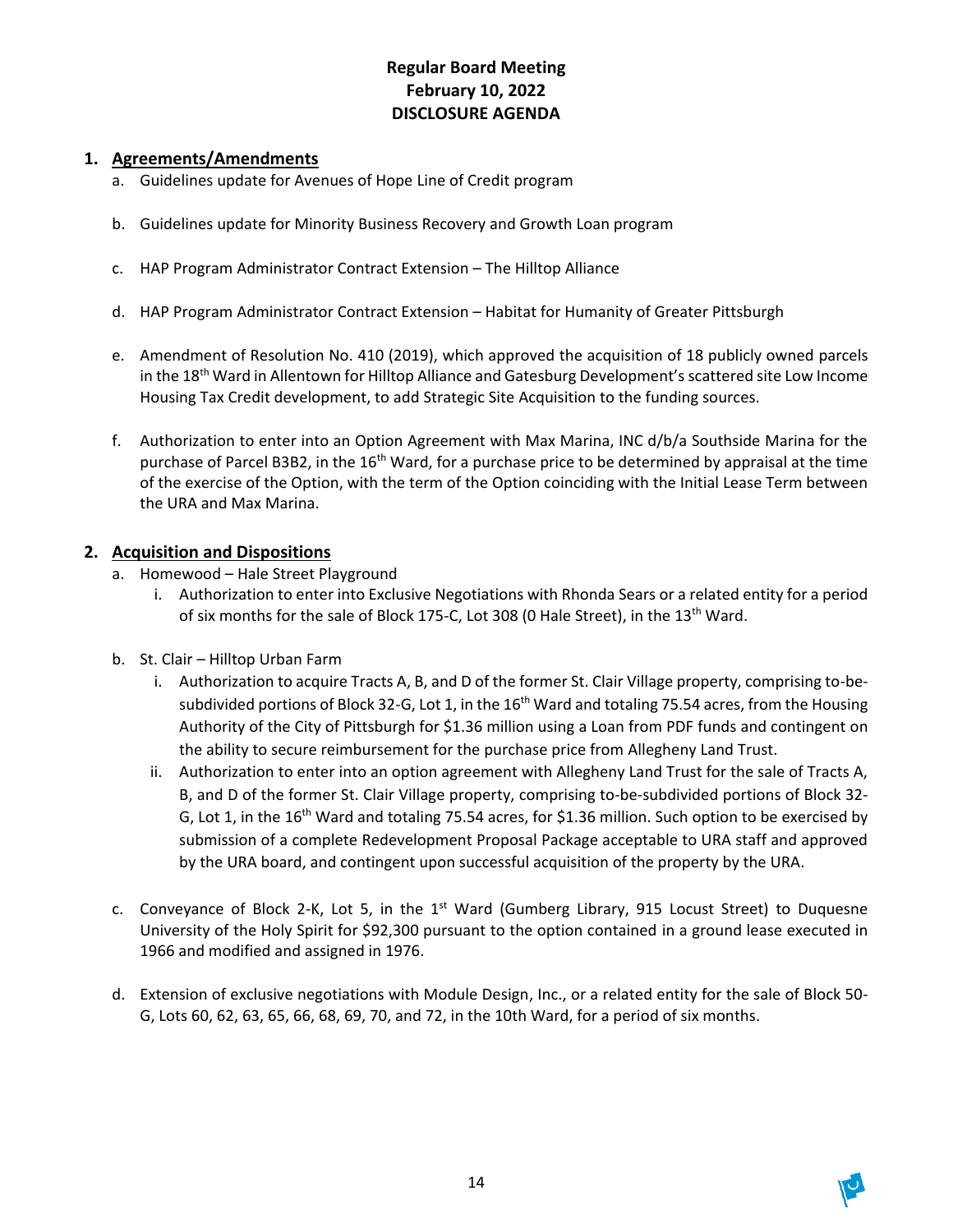## **Appendix - February 2022 Resolutions**

## **5. AVENUES OF HOPE**

#### **Item 5(a)**

### **RESOLUTION NO. \_\_\_\_ (2022)**

RESOLVED: That a loan with Western Manor, Inc., in an amount of up to \$500,000, payable from the Housing Opportunity Fund (HOF) Rental Gap Program is hereby approved, and the Executive Director, Deputy Executive Director and/or the Director of Finance, on behalf of the Authority, is hereby authorized to execute a loan agreement and related documents therefor, and the Secretary or Assistant Secretary is authorized to attest the same and affix the seal of the Authority thereto.

### **RESOLUTION NO. \_\_\_\_ (2022)**

**RESOLVED:** That a grant (s) with Western Manor, Inc. and Center City Apartments Associates in the amount in the amount of up to \$300,000 payable from the Housing Opportunity Fund (HOF) Demonstration program is hereby approved, and the Executive Director, Deputy Executive Director, and/or Director of Finance, on behalf of the Authority, is hereby authorized to execute a grant(s) agreement, and the Secretary or Assistant Secretary is authorized to attest the same and affix the seal of the Authority thereto.

#### **Item 5(b)**

### **RESOLUTION NO. \_\_\_\_ (2022)**

RESOLVED: That a loan with Gladstone Residences, LP, in an amount of up to \$1,715,000, payable from the Housing Opportunity Fund (HOF) Rental Gap Program is hereby approved, and the Executive Director, Deputy Executive Director and/or the Director of Finance, on behalf of the Authority, is hereby authorized to execute a loan agreement and related documents therefor, and the Secretary or Assistant Secretary is authorized to attest the same and affix the seal of the Authority thereto; and it is

RESOLVED FURTHER: That a waiver of the Rental Gap Program guidelines to exceed the maximum loan amount of \$1,250,000.

### **RESOLUTION NO. \_\_\_\_ (2022)**

RESOLVED: That a loan or grant with Gladstone Residences, LP or Hazelwood Initiative, Inc., in an amount of up to \$2,000,000, payable from the Housing Opportunity Fund (HOF) Rental Gap Program, American Rescue Plan funds is hereby approved, and the Executive Director, Deputy Executive Director and/or the Director of Finance, on behalf of the Authority, is hereby authorized to execute a loan agreement and related documents or a grant agreement therefor, and the Secretary or Assistant Secretary is authorized to attest the same and affix the seal of the Authority thereto. Contingent upon execution of a reimbursement agreement with the City of Pittsburgh.

#### **Item 5(c)**

### **RESOLUTION NO. \_\_\_\_ (2022)**

RESOLVED: That exclusive negotiations with East Liberty Development, Inc., or a related entity for the sale of Block 83-S, Lots 271, 273, 275, 276, 277, 278, 279, 282, and 502; Block 124-N, Lots 195 and 198; and Block 125-A, Lots 334, 334-A, 335, 336, 339, and 340, in the 12<sup>th</sup> Ward, for a period of six (6) months is hereby approved.

#### **Item 5(d)**

### **RESOLUTION NO. \_\_\_\_ (2022)**

RESOLVED**:** That the Redevelopment Proposal submitted by City of Bridges Community Land Trust, or a related entity, for the sale of Block 56-F, Lots 326, 326A, 327, 330, 331 in the 15<sup>th</sup> Ward, and execution of a disposition contract by sale to City of Bridges Community Land Trust, or a related entity, for \$20,000 plus costs, are hereby approved, and the Executive Director, Director of Finance and/or Director of Finance, on behalf of the Authority, is hereby authorized to execute said disposition contract and related documents to effectuate said sale, and the Secretary or Assistant Secretary is authorized to attest the same and affix the seal of the Authority thereto.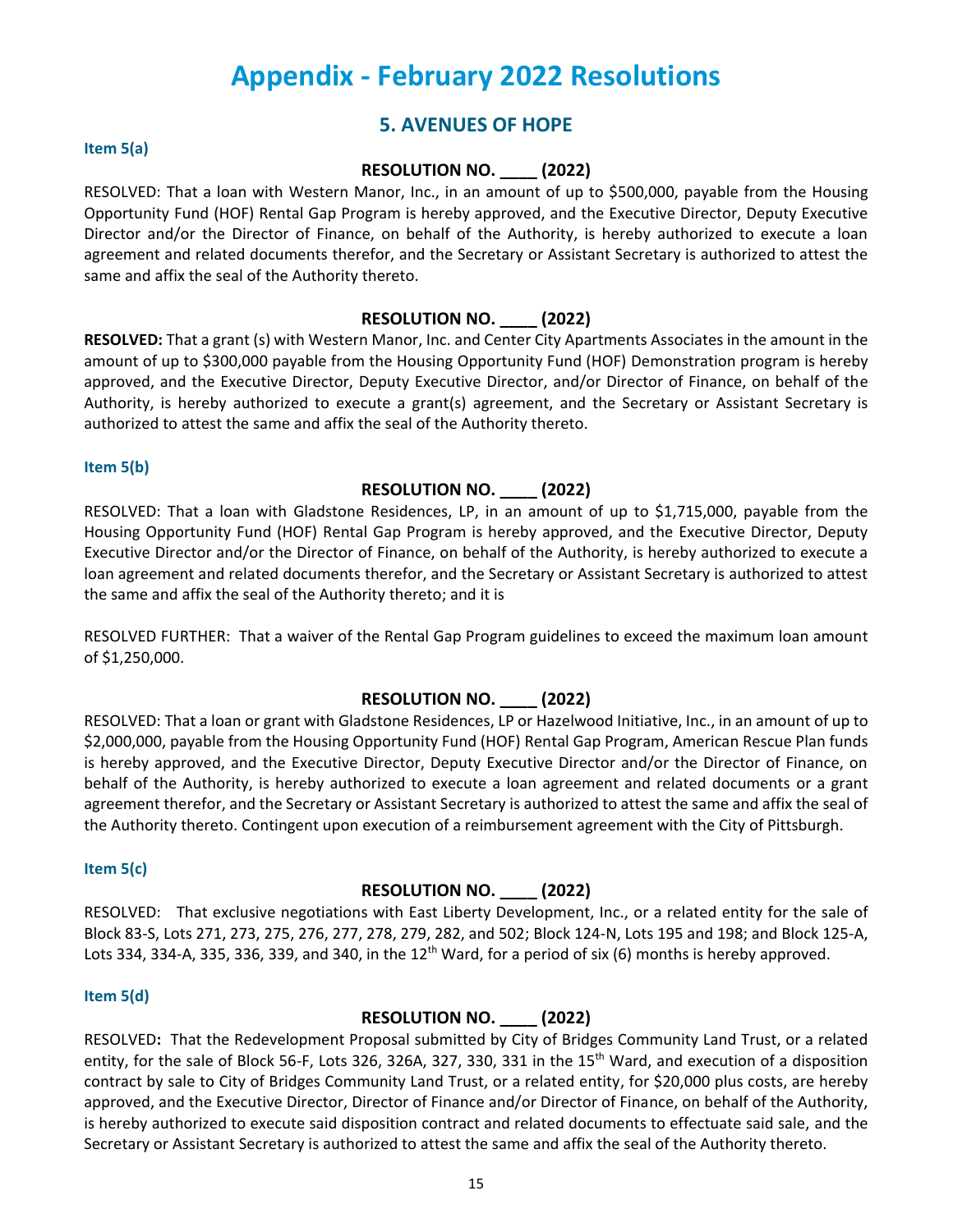## **RESOLUTION NO. \_\_\_ (2022)**

**RESOLVED:** That extension of exclusive negotiations with Oak Moss Consulting LLC, for the sale of the following publicly owned properties, for a period of ninety (90) days, is hereby approved:

| 55-P-140<br>4666 SYLVAN AVE<br>Other - H: Hillside<br><b>CITY</b><br>Other - H: Hillside<br>55-P-141<br>4664 SYLVAN AVE<br><b>CITY</b><br>Other - H: Hillside<br>55-P-142<br>4662 SYLVAN AVE<br><b>CITY</b><br>Other - H: Hillside<br>55-P-146<br>4656 SYLVAN AVE<br><b>CITY</b><br>55-P-148<br>Other - H: Hillside<br><b>CITY</b><br>4654 SYLVAN AVE<br>55-P-149<br>4650 SYLVAN AVE<br>Other - H: Hillside<br><b>CITY</b><br>Other - H: Hillside<br>55-P-149-A<br>4648 SYLVAN AVE<br><b>CITY</b><br>$55 - P - 15$<br><b>4607 CHATSWORTH ST</b><br>Residential - R1D-H: Single-Unit<br><b>CITY</b><br>Other - H: Hillside<br>55-P-150<br>4646 SYLVAN AVE<br><b>CITY</b><br>55-P-151<br>Other - H: Hillside<br><b>CITY</b><br>4644 SYLVAN AVE<br>55-P-151-A<br>Other - H: Hillside<br><b>CITY</b><br>4642 SYLVAN AVE<br>Other - H: Hillside<br>55-P-152<br>4641 CHANCE WAY<br><b>CITY</b><br>Other - H: Hillside<br><b>CITY</b><br>55-P-152-A<br>4643 CHANCE WAY<br>55-P-152-B<br>Other - H: Hillside<br><b>CITY</b><br>4645 CHANCE WAY<br>Other - H: Hillside<br><b>CITY</b><br>55-P-152-C<br>4639 CHANCE WAY<br>55-P-152-D<br>Other - H: Hillside<br><b>CITY</b><br>4649 CHANCE WAY<br>55-P-152-E<br>4647 CHANCE WAY<br>Other - H: Hillside<br><b>CITY</b><br>55-P-154<br>Other - H: Hillside<br>4640 SYLVAN AVE<br><b>CITY</b><br>55-P-154-A<br>Other - H: Hillside<br><b>CITY</b><br>4638 SYLVAN AVE<br>Other - H: Hillside<br><b>CITY</b><br>55-P-154-B<br>4636 SYLVAN AVE<br><b>CITY</b><br>55-P-154-D<br>4632 SYLVAN AVE<br>Other - H: Hillside<br>Other - H: Hillside<br>55-P-157<br>4629 CHANCE WAY<br><b>CITY</b><br>Other - H: Hillside<br>55-P-158<br>4631 CHANCE WAY<br><b>CITY</b><br>55-P-159<br>4633 CHANCE WAY<br>Other - H: Hillside<br><b>CITY</b><br>Other - H: Hillside<br><b>CITY</b><br>55-P-159-A<br>4635 CHANCE WAY<br>55-P-159-B<br>Other - H: Hillside<br>4637 CHANCE WAY<br><b>CITY</b><br>$55 - P - 16$<br><b>4605 CHATSWORTH ST</b><br>Residential - R1D-H: Single-Unit<br><b>CITY</b><br>55-P-162<br>Other - H: Hillside<br>4634 SYLVAN AVE<br><b>CITY</b><br>55-P-162-A<br>Other - H: Hillside<br>4628 SYLVAN AVE<br><b>CITY</b><br>Other - H: Hillside<br><b>CITY</b><br>55-P-162-B<br>4630 SYLVAN AVE<br>Other - H: Hillside<br><b>CITY</b><br>55-P-163<br>4618 SYLVAN AVE<br>Other - H: Hillside<br>55-P-166<br>4614 SYLVAN AVE<br><b>CITY</b><br>Other - H: Hillside<br>55-P-167<br>4612 SYLVAN AVE<br><b>CITY</b><br>Other - H: Hillside<br><b>CITY</b><br>55-P-168<br>4610 SYLVAN AVE<br>Residential - R1D-H: Single-Unit<br><b>CITY</b><br>55-P-45<br>4612 MONONGAHELA ST<br>Residential - R1D-H: Single-Unit<br><b>CITY</b><br>55-P-57<br>4658 MONONGAHELA ST<br>55-P-58<br>4656 MONONGAHELA ST<br>Residential - R1D-H: Single-Unit<br><b>CITY</b><br>55-P-60<br>Residential - R1D-H: Single-Unit<br><b>CITY</b><br>4648 MONONGAHELA ST<br>55-P-62<br>MONONGAHELA ST<br>Residential - R1D-H: Single-Unit<br><b>CITY</b><br>55-P-64<br>4636 MONONGAHELA ST<br>Residential - R1D-H: Single-Unit<br><b>CITY</b><br>55-P-67<br>4626 MONONGAHELA ST<br>Residential - R1D-H: Single-Unit<br><b>CITY</b><br>55-P-68<br>4613 MONONGAHELA ST<br>Residential - R1D-H: Single-Unit<br><b>CITY</b><br>55-P-69<br>4611 MONONGAHELA ST<br>Residential - R1D-H: Single-Unit<br><b>CITY</b><br>55-P-70<br>4609 MONONGAHELA ST<br>Residential - R1D-H: Single-Unit<br><b>CITY</b><br>55-P-71<br>Residential - R1D-H: Single-Unit<br><b>CITY</b><br>4607 MONONGAHELA ST<br>Residential - R1D-H: Single-Unit<br>56-B-37<br><b>BERWICK ST</b><br><b>CITY</b><br>56-B-41<br>375 BERWICK ST<br>Other - H: Hillside<br><b>CITY</b> | <b>Block &amp; Lot</b> | <b>Address</b> | <b>Zoning</b> | <u>Owner</u> |
|----------------------------------------------------------------------------------------------------------------------------------------------------------------------------------------------------------------------------------------------------------------------------------------------------------------------------------------------------------------------------------------------------------------------------------------------------------------------------------------------------------------------------------------------------------------------------------------------------------------------------------------------------------------------------------------------------------------------------------------------------------------------------------------------------------------------------------------------------------------------------------------------------------------------------------------------------------------------------------------------------------------------------------------------------------------------------------------------------------------------------------------------------------------------------------------------------------------------------------------------------------------------------------------------------------------------------------------------------------------------------------------------------------------------------------------------------------------------------------------------------------------------------------------------------------------------------------------------------------------------------------------------------------------------------------------------------------------------------------------------------------------------------------------------------------------------------------------------------------------------------------------------------------------------------------------------------------------------------------------------------------------------------------------------------------------------------------------------------------------------------------------------------------------------------------------------------------------------------------------------------------------------------------------------------------------------------------------------------------------------------------------------------------------------------------------------------------------------------------------------------------------------------------------------------------------------------------------------------------------------------------------------------------------------------------------------------------------------------------------------------------------------------------------------------------------------------------------------------------------------------------------------------------------------------------------------------------------------------------------------------------------------------------------------------------------------------------------------------------------------------------------------------------------------------------------------------------------------------------------------------------------------------------------------------------------------------------------------------------------------------------------------------------------------------------------------------------------------------------------------------------------------------------------------------------------------------------------------------------------------------------------------------|------------------------|----------------|---------------|--------------|
|                                                                                                                                                                                                                                                                                                                                                                                                                                                                                                                                                                                                                                                                                                                                                                                                                                                                                                                                                                                                                                                                                                                                                                                                                                                                                                                                                                                                                                                                                                                                                                                                                                                                                                                                                                                                                                                                                                                                                                                                                                                                                                                                                                                                                                                                                                                                                                                                                                                                                                                                                                                                                                                                                                                                                                                                                                                                                                                                                                                                                                                                                                                                                                                                                                                                                                                                                                                                                                                                                                                                                                                                                                                    |                        |                |               |              |
|                                                                                                                                                                                                                                                                                                                                                                                                                                                                                                                                                                                                                                                                                                                                                                                                                                                                                                                                                                                                                                                                                                                                                                                                                                                                                                                                                                                                                                                                                                                                                                                                                                                                                                                                                                                                                                                                                                                                                                                                                                                                                                                                                                                                                                                                                                                                                                                                                                                                                                                                                                                                                                                                                                                                                                                                                                                                                                                                                                                                                                                                                                                                                                                                                                                                                                                                                                                                                                                                                                                                                                                                                                                    |                        |                |               |              |
|                                                                                                                                                                                                                                                                                                                                                                                                                                                                                                                                                                                                                                                                                                                                                                                                                                                                                                                                                                                                                                                                                                                                                                                                                                                                                                                                                                                                                                                                                                                                                                                                                                                                                                                                                                                                                                                                                                                                                                                                                                                                                                                                                                                                                                                                                                                                                                                                                                                                                                                                                                                                                                                                                                                                                                                                                                                                                                                                                                                                                                                                                                                                                                                                                                                                                                                                                                                                                                                                                                                                                                                                                                                    |                        |                |               |              |
|                                                                                                                                                                                                                                                                                                                                                                                                                                                                                                                                                                                                                                                                                                                                                                                                                                                                                                                                                                                                                                                                                                                                                                                                                                                                                                                                                                                                                                                                                                                                                                                                                                                                                                                                                                                                                                                                                                                                                                                                                                                                                                                                                                                                                                                                                                                                                                                                                                                                                                                                                                                                                                                                                                                                                                                                                                                                                                                                                                                                                                                                                                                                                                                                                                                                                                                                                                                                                                                                                                                                                                                                                                                    |                        |                |               |              |
|                                                                                                                                                                                                                                                                                                                                                                                                                                                                                                                                                                                                                                                                                                                                                                                                                                                                                                                                                                                                                                                                                                                                                                                                                                                                                                                                                                                                                                                                                                                                                                                                                                                                                                                                                                                                                                                                                                                                                                                                                                                                                                                                                                                                                                                                                                                                                                                                                                                                                                                                                                                                                                                                                                                                                                                                                                                                                                                                                                                                                                                                                                                                                                                                                                                                                                                                                                                                                                                                                                                                                                                                                                                    |                        |                |               |              |
|                                                                                                                                                                                                                                                                                                                                                                                                                                                                                                                                                                                                                                                                                                                                                                                                                                                                                                                                                                                                                                                                                                                                                                                                                                                                                                                                                                                                                                                                                                                                                                                                                                                                                                                                                                                                                                                                                                                                                                                                                                                                                                                                                                                                                                                                                                                                                                                                                                                                                                                                                                                                                                                                                                                                                                                                                                                                                                                                                                                                                                                                                                                                                                                                                                                                                                                                                                                                                                                                                                                                                                                                                                                    |                        |                |               |              |
|                                                                                                                                                                                                                                                                                                                                                                                                                                                                                                                                                                                                                                                                                                                                                                                                                                                                                                                                                                                                                                                                                                                                                                                                                                                                                                                                                                                                                                                                                                                                                                                                                                                                                                                                                                                                                                                                                                                                                                                                                                                                                                                                                                                                                                                                                                                                                                                                                                                                                                                                                                                                                                                                                                                                                                                                                                                                                                                                                                                                                                                                                                                                                                                                                                                                                                                                                                                                                                                                                                                                                                                                                                                    |                        |                |               |              |
|                                                                                                                                                                                                                                                                                                                                                                                                                                                                                                                                                                                                                                                                                                                                                                                                                                                                                                                                                                                                                                                                                                                                                                                                                                                                                                                                                                                                                                                                                                                                                                                                                                                                                                                                                                                                                                                                                                                                                                                                                                                                                                                                                                                                                                                                                                                                                                                                                                                                                                                                                                                                                                                                                                                                                                                                                                                                                                                                                                                                                                                                                                                                                                                                                                                                                                                                                                                                                                                                                                                                                                                                                                                    |                        |                |               |              |
|                                                                                                                                                                                                                                                                                                                                                                                                                                                                                                                                                                                                                                                                                                                                                                                                                                                                                                                                                                                                                                                                                                                                                                                                                                                                                                                                                                                                                                                                                                                                                                                                                                                                                                                                                                                                                                                                                                                                                                                                                                                                                                                                                                                                                                                                                                                                                                                                                                                                                                                                                                                                                                                                                                                                                                                                                                                                                                                                                                                                                                                                                                                                                                                                                                                                                                                                                                                                                                                                                                                                                                                                                                                    |                        |                |               |              |
|                                                                                                                                                                                                                                                                                                                                                                                                                                                                                                                                                                                                                                                                                                                                                                                                                                                                                                                                                                                                                                                                                                                                                                                                                                                                                                                                                                                                                                                                                                                                                                                                                                                                                                                                                                                                                                                                                                                                                                                                                                                                                                                                                                                                                                                                                                                                                                                                                                                                                                                                                                                                                                                                                                                                                                                                                                                                                                                                                                                                                                                                                                                                                                                                                                                                                                                                                                                                                                                                                                                                                                                                                                                    |                        |                |               |              |
|                                                                                                                                                                                                                                                                                                                                                                                                                                                                                                                                                                                                                                                                                                                                                                                                                                                                                                                                                                                                                                                                                                                                                                                                                                                                                                                                                                                                                                                                                                                                                                                                                                                                                                                                                                                                                                                                                                                                                                                                                                                                                                                                                                                                                                                                                                                                                                                                                                                                                                                                                                                                                                                                                                                                                                                                                                                                                                                                                                                                                                                                                                                                                                                                                                                                                                                                                                                                                                                                                                                                                                                                                                                    |                        |                |               |              |
|                                                                                                                                                                                                                                                                                                                                                                                                                                                                                                                                                                                                                                                                                                                                                                                                                                                                                                                                                                                                                                                                                                                                                                                                                                                                                                                                                                                                                                                                                                                                                                                                                                                                                                                                                                                                                                                                                                                                                                                                                                                                                                                                                                                                                                                                                                                                                                                                                                                                                                                                                                                                                                                                                                                                                                                                                                                                                                                                                                                                                                                                                                                                                                                                                                                                                                                                                                                                                                                                                                                                                                                                                                                    |                        |                |               |              |
|                                                                                                                                                                                                                                                                                                                                                                                                                                                                                                                                                                                                                                                                                                                                                                                                                                                                                                                                                                                                                                                                                                                                                                                                                                                                                                                                                                                                                                                                                                                                                                                                                                                                                                                                                                                                                                                                                                                                                                                                                                                                                                                                                                                                                                                                                                                                                                                                                                                                                                                                                                                                                                                                                                                                                                                                                                                                                                                                                                                                                                                                                                                                                                                                                                                                                                                                                                                                                                                                                                                                                                                                                                                    |                        |                |               |              |
|                                                                                                                                                                                                                                                                                                                                                                                                                                                                                                                                                                                                                                                                                                                                                                                                                                                                                                                                                                                                                                                                                                                                                                                                                                                                                                                                                                                                                                                                                                                                                                                                                                                                                                                                                                                                                                                                                                                                                                                                                                                                                                                                                                                                                                                                                                                                                                                                                                                                                                                                                                                                                                                                                                                                                                                                                                                                                                                                                                                                                                                                                                                                                                                                                                                                                                                                                                                                                                                                                                                                                                                                                                                    |                        |                |               |              |
|                                                                                                                                                                                                                                                                                                                                                                                                                                                                                                                                                                                                                                                                                                                                                                                                                                                                                                                                                                                                                                                                                                                                                                                                                                                                                                                                                                                                                                                                                                                                                                                                                                                                                                                                                                                                                                                                                                                                                                                                                                                                                                                                                                                                                                                                                                                                                                                                                                                                                                                                                                                                                                                                                                                                                                                                                                                                                                                                                                                                                                                                                                                                                                                                                                                                                                                                                                                                                                                                                                                                                                                                                                                    |                        |                |               |              |
|                                                                                                                                                                                                                                                                                                                                                                                                                                                                                                                                                                                                                                                                                                                                                                                                                                                                                                                                                                                                                                                                                                                                                                                                                                                                                                                                                                                                                                                                                                                                                                                                                                                                                                                                                                                                                                                                                                                                                                                                                                                                                                                                                                                                                                                                                                                                                                                                                                                                                                                                                                                                                                                                                                                                                                                                                                                                                                                                                                                                                                                                                                                                                                                                                                                                                                                                                                                                                                                                                                                                                                                                                                                    |                        |                |               |              |
|                                                                                                                                                                                                                                                                                                                                                                                                                                                                                                                                                                                                                                                                                                                                                                                                                                                                                                                                                                                                                                                                                                                                                                                                                                                                                                                                                                                                                                                                                                                                                                                                                                                                                                                                                                                                                                                                                                                                                                                                                                                                                                                                                                                                                                                                                                                                                                                                                                                                                                                                                                                                                                                                                                                                                                                                                                                                                                                                                                                                                                                                                                                                                                                                                                                                                                                                                                                                                                                                                                                                                                                                                                                    |                        |                |               |              |
|                                                                                                                                                                                                                                                                                                                                                                                                                                                                                                                                                                                                                                                                                                                                                                                                                                                                                                                                                                                                                                                                                                                                                                                                                                                                                                                                                                                                                                                                                                                                                                                                                                                                                                                                                                                                                                                                                                                                                                                                                                                                                                                                                                                                                                                                                                                                                                                                                                                                                                                                                                                                                                                                                                                                                                                                                                                                                                                                                                                                                                                                                                                                                                                                                                                                                                                                                                                                                                                                                                                                                                                                                                                    |                        |                |               |              |
|                                                                                                                                                                                                                                                                                                                                                                                                                                                                                                                                                                                                                                                                                                                                                                                                                                                                                                                                                                                                                                                                                                                                                                                                                                                                                                                                                                                                                                                                                                                                                                                                                                                                                                                                                                                                                                                                                                                                                                                                                                                                                                                                                                                                                                                                                                                                                                                                                                                                                                                                                                                                                                                                                                                                                                                                                                                                                                                                                                                                                                                                                                                                                                                                                                                                                                                                                                                                                                                                                                                                                                                                                                                    |                        |                |               |              |
|                                                                                                                                                                                                                                                                                                                                                                                                                                                                                                                                                                                                                                                                                                                                                                                                                                                                                                                                                                                                                                                                                                                                                                                                                                                                                                                                                                                                                                                                                                                                                                                                                                                                                                                                                                                                                                                                                                                                                                                                                                                                                                                                                                                                                                                                                                                                                                                                                                                                                                                                                                                                                                                                                                                                                                                                                                                                                                                                                                                                                                                                                                                                                                                                                                                                                                                                                                                                                                                                                                                                                                                                                                                    |                        |                |               |              |
|                                                                                                                                                                                                                                                                                                                                                                                                                                                                                                                                                                                                                                                                                                                                                                                                                                                                                                                                                                                                                                                                                                                                                                                                                                                                                                                                                                                                                                                                                                                                                                                                                                                                                                                                                                                                                                                                                                                                                                                                                                                                                                                                                                                                                                                                                                                                                                                                                                                                                                                                                                                                                                                                                                                                                                                                                                                                                                                                                                                                                                                                                                                                                                                                                                                                                                                                                                                                                                                                                                                                                                                                                                                    |                        |                |               |              |
|                                                                                                                                                                                                                                                                                                                                                                                                                                                                                                                                                                                                                                                                                                                                                                                                                                                                                                                                                                                                                                                                                                                                                                                                                                                                                                                                                                                                                                                                                                                                                                                                                                                                                                                                                                                                                                                                                                                                                                                                                                                                                                                                                                                                                                                                                                                                                                                                                                                                                                                                                                                                                                                                                                                                                                                                                                                                                                                                                                                                                                                                                                                                                                                                                                                                                                                                                                                                                                                                                                                                                                                                                                                    |                        |                |               |              |
|                                                                                                                                                                                                                                                                                                                                                                                                                                                                                                                                                                                                                                                                                                                                                                                                                                                                                                                                                                                                                                                                                                                                                                                                                                                                                                                                                                                                                                                                                                                                                                                                                                                                                                                                                                                                                                                                                                                                                                                                                                                                                                                                                                                                                                                                                                                                                                                                                                                                                                                                                                                                                                                                                                                                                                                                                                                                                                                                                                                                                                                                                                                                                                                                                                                                                                                                                                                                                                                                                                                                                                                                                                                    |                        |                |               |              |
|                                                                                                                                                                                                                                                                                                                                                                                                                                                                                                                                                                                                                                                                                                                                                                                                                                                                                                                                                                                                                                                                                                                                                                                                                                                                                                                                                                                                                                                                                                                                                                                                                                                                                                                                                                                                                                                                                                                                                                                                                                                                                                                                                                                                                                                                                                                                                                                                                                                                                                                                                                                                                                                                                                                                                                                                                                                                                                                                                                                                                                                                                                                                                                                                                                                                                                                                                                                                                                                                                                                                                                                                                                                    |                        |                |               |              |
|                                                                                                                                                                                                                                                                                                                                                                                                                                                                                                                                                                                                                                                                                                                                                                                                                                                                                                                                                                                                                                                                                                                                                                                                                                                                                                                                                                                                                                                                                                                                                                                                                                                                                                                                                                                                                                                                                                                                                                                                                                                                                                                                                                                                                                                                                                                                                                                                                                                                                                                                                                                                                                                                                                                                                                                                                                                                                                                                                                                                                                                                                                                                                                                                                                                                                                                                                                                                                                                                                                                                                                                                                                                    |                        |                |               |              |
|                                                                                                                                                                                                                                                                                                                                                                                                                                                                                                                                                                                                                                                                                                                                                                                                                                                                                                                                                                                                                                                                                                                                                                                                                                                                                                                                                                                                                                                                                                                                                                                                                                                                                                                                                                                                                                                                                                                                                                                                                                                                                                                                                                                                                                                                                                                                                                                                                                                                                                                                                                                                                                                                                                                                                                                                                                                                                                                                                                                                                                                                                                                                                                                                                                                                                                                                                                                                                                                                                                                                                                                                                                                    |                        |                |               |              |
|                                                                                                                                                                                                                                                                                                                                                                                                                                                                                                                                                                                                                                                                                                                                                                                                                                                                                                                                                                                                                                                                                                                                                                                                                                                                                                                                                                                                                                                                                                                                                                                                                                                                                                                                                                                                                                                                                                                                                                                                                                                                                                                                                                                                                                                                                                                                                                                                                                                                                                                                                                                                                                                                                                                                                                                                                                                                                                                                                                                                                                                                                                                                                                                                                                                                                                                                                                                                                                                                                                                                                                                                                                                    |                        |                |               |              |
|                                                                                                                                                                                                                                                                                                                                                                                                                                                                                                                                                                                                                                                                                                                                                                                                                                                                                                                                                                                                                                                                                                                                                                                                                                                                                                                                                                                                                                                                                                                                                                                                                                                                                                                                                                                                                                                                                                                                                                                                                                                                                                                                                                                                                                                                                                                                                                                                                                                                                                                                                                                                                                                                                                                                                                                                                                                                                                                                                                                                                                                                                                                                                                                                                                                                                                                                                                                                                                                                                                                                                                                                                                                    |                        |                |               |              |
|                                                                                                                                                                                                                                                                                                                                                                                                                                                                                                                                                                                                                                                                                                                                                                                                                                                                                                                                                                                                                                                                                                                                                                                                                                                                                                                                                                                                                                                                                                                                                                                                                                                                                                                                                                                                                                                                                                                                                                                                                                                                                                                                                                                                                                                                                                                                                                                                                                                                                                                                                                                                                                                                                                                                                                                                                                                                                                                                                                                                                                                                                                                                                                                                                                                                                                                                                                                                                                                                                                                                                                                                                                                    |                        |                |               |              |
|                                                                                                                                                                                                                                                                                                                                                                                                                                                                                                                                                                                                                                                                                                                                                                                                                                                                                                                                                                                                                                                                                                                                                                                                                                                                                                                                                                                                                                                                                                                                                                                                                                                                                                                                                                                                                                                                                                                                                                                                                                                                                                                                                                                                                                                                                                                                                                                                                                                                                                                                                                                                                                                                                                                                                                                                                                                                                                                                                                                                                                                                                                                                                                                                                                                                                                                                                                                                                                                                                                                                                                                                                                                    |                        |                |               |              |
|                                                                                                                                                                                                                                                                                                                                                                                                                                                                                                                                                                                                                                                                                                                                                                                                                                                                                                                                                                                                                                                                                                                                                                                                                                                                                                                                                                                                                                                                                                                                                                                                                                                                                                                                                                                                                                                                                                                                                                                                                                                                                                                                                                                                                                                                                                                                                                                                                                                                                                                                                                                                                                                                                                                                                                                                                                                                                                                                                                                                                                                                                                                                                                                                                                                                                                                                                                                                                                                                                                                                                                                                                                                    |                        |                |               |              |
|                                                                                                                                                                                                                                                                                                                                                                                                                                                                                                                                                                                                                                                                                                                                                                                                                                                                                                                                                                                                                                                                                                                                                                                                                                                                                                                                                                                                                                                                                                                                                                                                                                                                                                                                                                                                                                                                                                                                                                                                                                                                                                                                                                                                                                                                                                                                                                                                                                                                                                                                                                                                                                                                                                                                                                                                                                                                                                                                                                                                                                                                                                                                                                                                                                                                                                                                                                                                                                                                                                                                                                                                                                                    |                        |                |               |              |
|                                                                                                                                                                                                                                                                                                                                                                                                                                                                                                                                                                                                                                                                                                                                                                                                                                                                                                                                                                                                                                                                                                                                                                                                                                                                                                                                                                                                                                                                                                                                                                                                                                                                                                                                                                                                                                                                                                                                                                                                                                                                                                                                                                                                                                                                                                                                                                                                                                                                                                                                                                                                                                                                                                                                                                                                                                                                                                                                                                                                                                                                                                                                                                                                                                                                                                                                                                                                                                                                                                                                                                                                                                                    |                        |                |               |              |
|                                                                                                                                                                                                                                                                                                                                                                                                                                                                                                                                                                                                                                                                                                                                                                                                                                                                                                                                                                                                                                                                                                                                                                                                                                                                                                                                                                                                                                                                                                                                                                                                                                                                                                                                                                                                                                                                                                                                                                                                                                                                                                                                                                                                                                                                                                                                                                                                                                                                                                                                                                                                                                                                                                                                                                                                                                                                                                                                                                                                                                                                                                                                                                                                                                                                                                                                                                                                                                                                                                                                                                                                                                                    |                        |                |               |              |
|                                                                                                                                                                                                                                                                                                                                                                                                                                                                                                                                                                                                                                                                                                                                                                                                                                                                                                                                                                                                                                                                                                                                                                                                                                                                                                                                                                                                                                                                                                                                                                                                                                                                                                                                                                                                                                                                                                                                                                                                                                                                                                                                                                                                                                                                                                                                                                                                                                                                                                                                                                                                                                                                                                                                                                                                                                                                                                                                                                                                                                                                                                                                                                                                                                                                                                                                                                                                                                                                                                                                                                                                                                                    |                        |                |               |              |
|                                                                                                                                                                                                                                                                                                                                                                                                                                                                                                                                                                                                                                                                                                                                                                                                                                                                                                                                                                                                                                                                                                                                                                                                                                                                                                                                                                                                                                                                                                                                                                                                                                                                                                                                                                                                                                                                                                                                                                                                                                                                                                                                                                                                                                                                                                                                                                                                                                                                                                                                                                                                                                                                                                                                                                                                                                                                                                                                                                                                                                                                                                                                                                                                                                                                                                                                                                                                                                                                                                                                                                                                                                                    |                        |                |               |              |
|                                                                                                                                                                                                                                                                                                                                                                                                                                                                                                                                                                                                                                                                                                                                                                                                                                                                                                                                                                                                                                                                                                                                                                                                                                                                                                                                                                                                                                                                                                                                                                                                                                                                                                                                                                                                                                                                                                                                                                                                                                                                                                                                                                                                                                                                                                                                                                                                                                                                                                                                                                                                                                                                                                                                                                                                                                                                                                                                                                                                                                                                                                                                                                                                                                                                                                                                                                                                                                                                                                                                                                                                                                                    |                        |                |               |              |
|                                                                                                                                                                                                                                                                                                                                                                                                                                                                                                                                                                                                                                                                                                                                                                                                                                                                                                                                                                                                                                                                                                                                                                                                                                                                                                                                                                                                                                                                                                                                                                                                                                                                                                                                                                                                                                                                                                                                                                                                                                                                                                                                                                                                                                                                                                                                                                                                                                                                                                                                                                                                                                                                                                                                                                                                                                                                                                                                                                                                                                                                                                                                                                                                                                                                                                                                                                                                                                                                                                                                                                                                                                                    |                        |                |               |              |
|                                                                                                                                                                                                                                                                                                                                                                                                                                                                                                                                                                                                                                                                                                                                                                                                                                                                                                                                                                                                                                                                                                                                                                                                                                                                                                                                                                                                                                                                                                                                                                                                                                                                                                                                                                                                                                                                                                                                                                                                                                                                                                                                                                                                                                                                                                                                                                                                                                                                                                                                                                                                                                                                                                                                                                                                                                                                                                                                                                                                                                                                                                                                                                                                                                                                                                                                                                                                                                                                                                                                                                                                                                                    |                        |                |               |              |
|                                                                                                                                                                                                                                                                                                                                                                                                                                                                                                                                                                                                                                                                                                                                                                                                                                                                                                                                                                                                                                                                                                                                                                                                                                                                                                                                                                                                                                                                                                                                                                                                                                                                                                                                                                                                                                                                                                                                                                                                                                                                                                                                                                                                                                                                                                                                                                                                                                                                                                                                                                                                                                                                                                                                                                                                                                                                                                                                                                                                                                                                                                                                                                                                                                                                                                                                                                                                                                                                                                                                                                                                                                                    |                        |                |               |              |
|                                                                                                                                                                                                                                                                                                                                                                                                                                                                                                                                                                                                                                                                                                                                                                                                                                                                                                                                                                                                                                                                                                                                                                                                                                                                                                                                                                                                                                                                                                                                                                                                                                                                                                                                                                                                                                                                                                                                                                                                                                                                                                                                                                                                                                                                                                                                                                                                                                                                                                                                                                                                                                                                                                                                                                                                                                                                                                                                                                                                                                                                                                                                                                                                                                                                                                                                                                                                                                                                                                                                                                                                                                                    |                        |                |               |              |
|                                                                                                                                                                                                                                                                                                                                                                                                                                                                                                                                                                                                                                                                                                                                                                                                                                                                                                                                                                                                                                                                                                                                                                                                                                                                                                                                                                                                                                                                                                                                                                                                                                                                                                                                                                                                                                                                                                                                                                                                                                                                                                                                                                                                                                                                                                                                                                                                                                                                                                                                                                                                                                                                                                                                                                                                                                                                                                                                                                                                                                                                                                                                                                                                                                                                                                                                                                                                                                                                                                                                                                                                                                                    |                        |                |               |              |
|                                                                                                                                                                                                                                                                                                                                                                                                                                                                                                                                                                                                                                                                                                                                                                                                                                                                                                                                                                                                                                                                                                                                                                                                                                                                                                                                                                                                                                                                                                                                                                                                                                                                                                                                                                                                                                                                                                                                                                                                                                                                                                                                                                                                                                                                                                                                                                                                                                                                                                                                                                                                                                                                                                                                                                                                                                                                                                                                                                                                                                                                                                                                                                                                                                                                                                                                                                                                                                                                                                                                                                                                                                                    |                        |                |               |              |
|                                                                                                                                                                                                                                                                                                                                                                                                                                                                                                                                                                                                                                                                                                                                                                                                                                                                                                                                                                                                                                                                                                                                                                                                                                                                                                                                                                                                                                                                                                                                                                                                                                                                                                                                                                                                                                                                                                                                                                                                                                                                                                                                                                                                                                                                                                                                                                                                                                                                                                                                                                                                                                                                                                                                                                                                                                                                                                                                                                                                                                                                                                                                                                                                                                                                                                                                                                                                                                                                                                                                                                                                                                                    |                        |                |               |              |
|                                                                                                                                                                                                                                                                                                                                                                                                                                                                                                                                                                                                                                                                                                                                                                                                                                                                                                                                                                                                                                                                                                                                                                                                                                                                                                                                                                                                                                                                                                                                                                                                                                                                                                                                                                                                                                                                                                                                                                                                                                                                                                                                                                                                                                                                                                                                                                                                                                                                                                                                                                                                                                                                                                                                                                                                                                                                                                                                                                                                                                                                                                                                                                                                                                                                                                                                                                                                                                                                                                                                                                                                                                                    |                        |                |               |              |
|                                                                                                                                                                                                                                                                                                                                                                                                                                                                                                                                                                                                                                                                                                                                                                                                                                                                                                                                                                                                                                                                                                                                                                                                                                                                                                                                                                                                                                                                                                                                                                                                                                                                                                                                                                                                                                                                                                                                                                                                                                                                                                                                                                                                                                                                                                                                                                                                                                                                                                                                                                                                                                                                                                                                                                                                                                                                                                                                                                                                                                                                                                                                                                                                                                                                                                                                                                                                                                                                                                                                                                                                                                                    |                        |                |               |              |
|                                                                                                                                                                                                                                                                                                                                                                                                                                                                                                                                                                                                                                                                                                                                                                                                                                                                                                                                                                                                                                                                                                                                                                                                                                                                                                                                                                                                                                                                                                                                                                                                                                                                                                                                                                                                                                                                                                                                                                                                                                                                                                                                                                                                                                                                                                                                                                                                                                                                                                                                                                                                                                                                                                                                                                                                                                                                                                                                                                                                                                                                                                                                                                                                                                                                                                                                                                                                                                                                                                                                                                                                                                                    |                        |                |               |              |